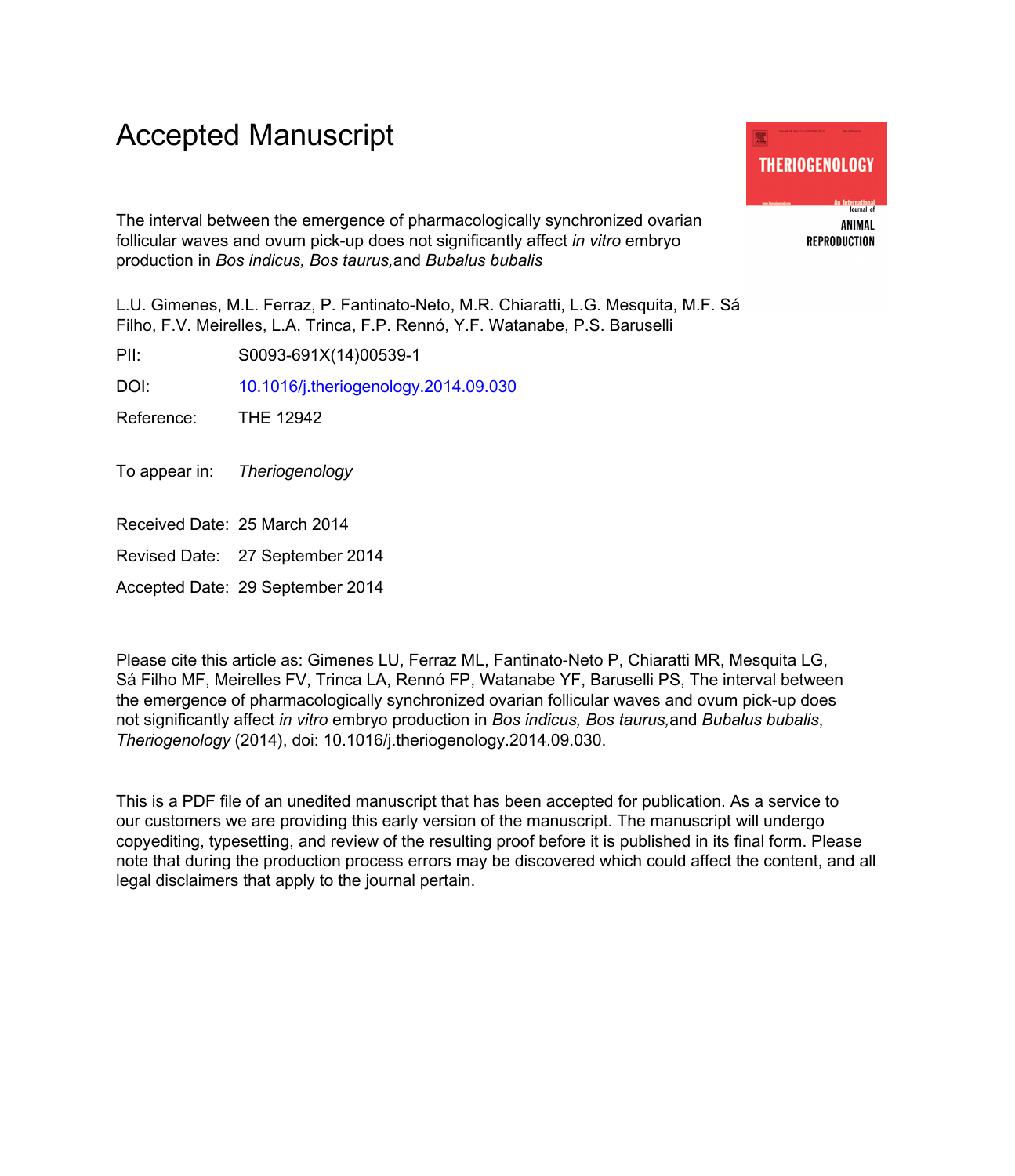## **REVISED**

enes<sup>\*\*</sup>, M. L. Ferraz<sup>b</sup>, P. Fantinato-Neto<sup>c</sup>, M. R. Chiaratti<sup>4</sup>, L. G. Mesquita<sup>8</sup>, M. F. Sá<br>
V. Meirelles<sup>2</sup>, L. A. Trinca<sup>h</sup>, F. P. Rennó<sup>6</sup>, Y. F. Watanabe<sup>1</sup>, P. S. Baruselli<sup>1</sup><br>
Mentrelles<sup>2</sup>, L. A. Trinca<sup>h</sup>, F. 1 The interval between the emergence of pharmacologically synchronized ovarian follicular 2 waves and ovum pick-up does not significantly affect *in vitro* embryo production in Bos 3 indicus, Bos taurus,and Bubalus bubalis 4 LU Gimenes<sup>a,\*</sup>, M L Ferraz<sup>b</sup>, P Fantinato-Neto<sup>c</sup>, M R Chiaratti<sup>d</sup>, L G Mesquita<sup>e</sup>, M F Sá Filho<sup>f</sup>, F V Meirelles<sup>g</sup>, L A Trinca<sup>h</sup>, F P Rennó<sup>e</sup>, Y F Watanabe<sup>i</sup>, P S Baruselli<sup>f</sup> 5 6 <sup>a</sup> Department of Preventive Veterinary Medicine and Animal Reproduction, FCAV -8 UNESP, Jaboticabal - Brazil 9 <sup>b</sup>Vida Reprodutiva Consultoria, Cravinhos - Brazil 10 <sup>c</sup>Department of Surgery, FMVZ - USP, Pirassununga - Brazil 11 <sup>d</sup>Department of Genetics and Evolution, CCBS - UFSCar, São Carlos - Brazil 12 <sup>e</sup>Department of Animal Nutrition and Production, FMVZ - USP, Pirassununga - Brazil 13 <sup>f</sup>Department of Animal Reproduction, FMVZ - USP, São Paulo - Brazil 14 <sup>9</sup>Department of Veterinary Medicine, FZEA - USP, Pirassununga - Brazil 15 bepartment of Biostatistics, IB - UNESP, Botucatu - Brazil 16 Vitrogen, Cravinhos - Brazil 17 \*Corresponding author. Email: gimeneslu@fcav.unesp.br. Phone number: +55 16 3209- 18 7320 19 20 21 22 23 24 25 26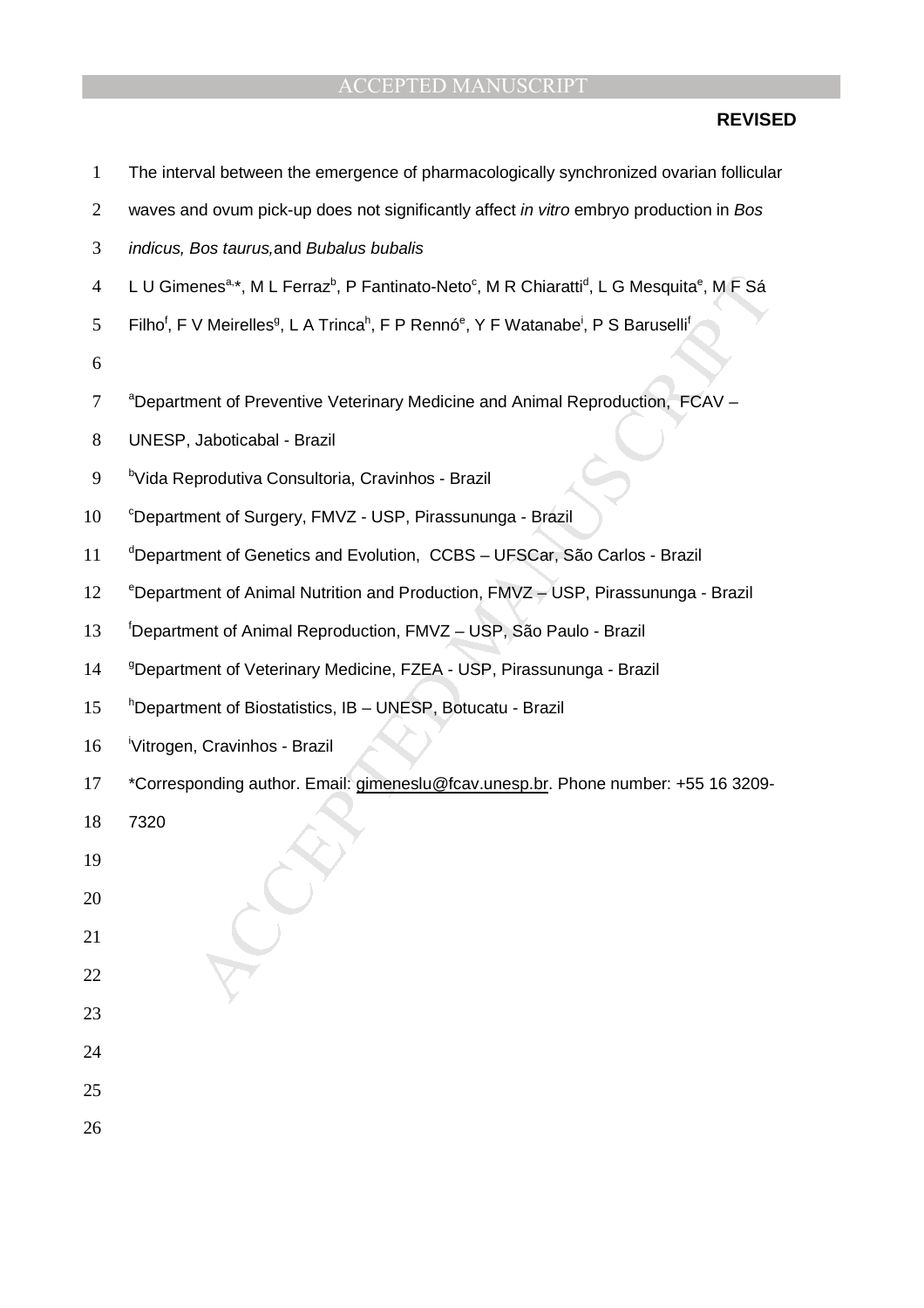#### **Abstract**

For this purpose, 27 heirers - nine *Bos taurus* (Holstein), nine *Bos indicus* (Nelon<br> *Bubalus bubalis* (Mediterranean) - were maintained under the same nutritional,<br>
ment and environmental conditions. Heifers within ea The aim of the present study was to determine the optimal phase of the follicular wave to 29 perform ovum pickup (OPU) for *in vitro* embryo production (IVEP) in various genetic groups. For this purpose, 27 heifers - nine Bos taurus (Holstein), nine Bos indicus (Nelore) and nine Bubalus bubalis (Mediterranean) - were maintained under the same nutritional, management and environmental conditions. Heifers within each genetic group were submitted to six consecutive OPU trials with 14-day intersession intervals, at three different phases of the pharmacologically synchronized follicular wave (Day 1, Day 3 or Day 5 after follicular wave emergence), in a 3 x 3 crossover design., when OPU was performed at different phases of the pharmacologically synchronized follicular wave (Day 1, Day 3 or Day 5), no differences were found in the percent of oocytes recovered (70.5%  $38 \pm 3.1$ , 75.0%  $\pm$  3.1, 76.0%  $\pm$  3.2, respectively; P = 0.41) or blastocyst production rates  $(19.4\% \pm 2.9, 16.6\% \pm 2.9, 15.9\% \pm 2.6, respectively; P = 0.36)$ . Comparing genetic 40 groups, Bos indicus showed a higher blastocyst rate  $(28.3\%^a \pm 2.8; P < 0.01)$  than Bos 41 taurus and Bubalus bubalis (14.1% $^{\circ}$  ± 2.9 and 10.2% $^{\circ}$  ± 2.0, respectively). However, only 42 Bos indicus heifers showed a variation in the number of visualized follicles and the total and viable oocytes along consecutive OPU sessions. In conclusion, different phases of the pharmacologically synchronized ovarian follicular wave did not affect OPU-IVEP in Bos *indicus, Bos taurus, and Bubalus bubalis heifers. Additionally, Bos indicus heifers showed* greater OPU-IVEP efficiency than did the other genetic groups, under the same management conditions.

**Additional keywords:** Nelore, Holstein, buffalo, oocyte, embryo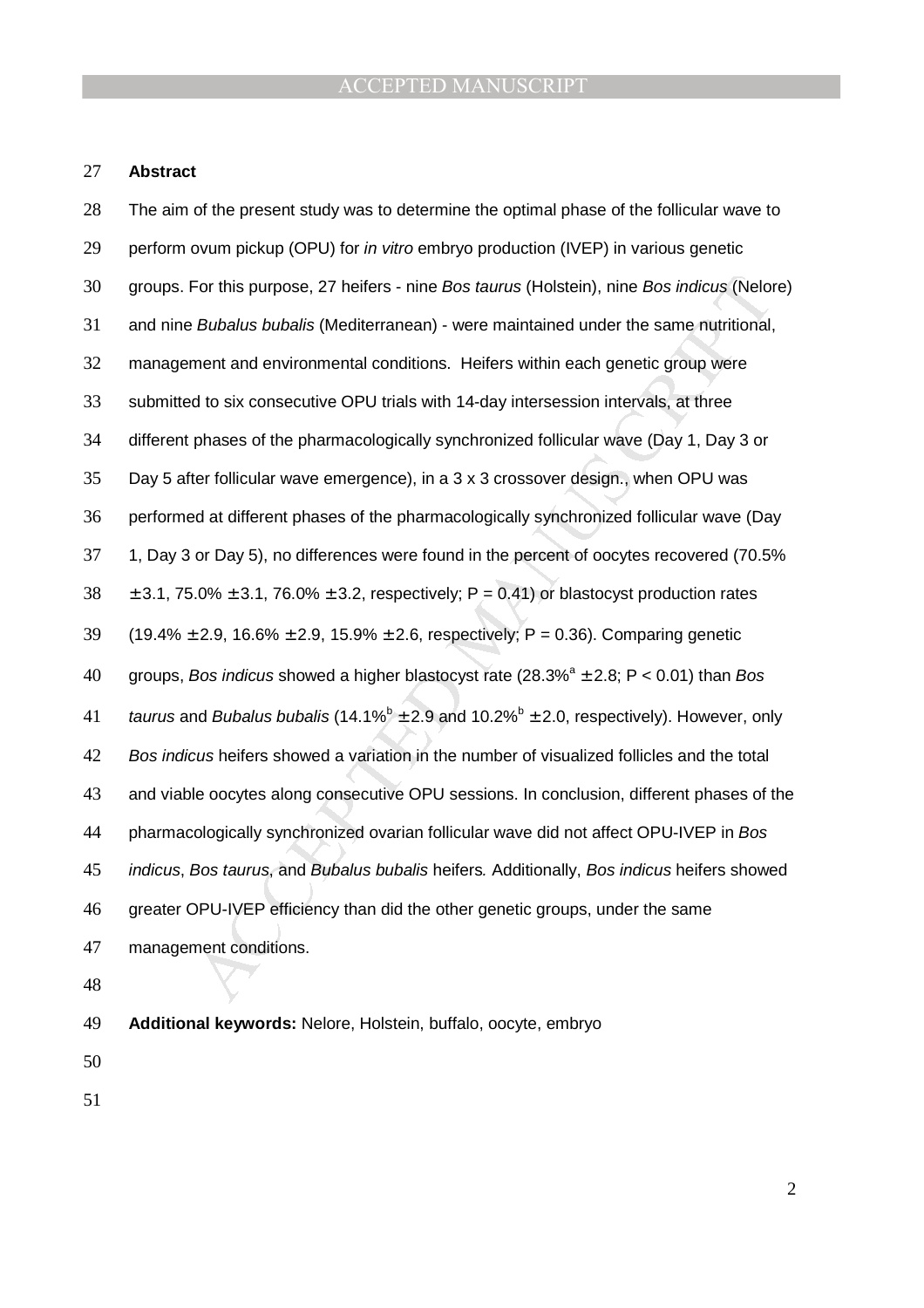#### **1. Introduction**

Over the past 20 years, a sharp increase of bovine in vitro embryo production (IVEP) from oocytes retrieved by ovum pick-up (OPU) has been reported [1]. In vitro embryo production along with other important advancements (i.e., animal genetic improvement) has enabled a significant enhancement of both dairy and beef livestock during this period. In buffaloes, OPU associated with IVEP is particularly important as an embryo production technologies [2-5], because multiple ovulation and embryo transfer programs show very low efficiency and few commercial applications [6-8]. Many studies have focused on improving the efficiency of OPU-IVEP programs,

enabling an even broader use of these reproductive techniques. Many factors are known to influence OPU-IVEP outcomes, including follicular size [9-11], oocyte diameter [11, 12], the phase of the follicular wave [13-20], the genetic group [4, 21-23], and the animal category [24].

or production along with other important advancements (i.e., animal genetic<br>ment) has enabled a significant enhancement of both dairy and beef livestock<br>is period. In buffaloes, OPU associated with IVEP is particularly imp Previous studies have shown that the acquisition of developmental competence by oocytes (e.g., the ability of the oocyte to reach the blastocyst stage) is associated with follicular growth. Developmental competence continues to be enhanced as follicular diameter increases and approaches the LH surge [9,25], which is strongly linked to oocyte growth and mRNA and proteins being stored in the oocyte [26]. This buildup of RNA is essential to sustain the first few cell cycles of early embryo development [27]. However, oocytes obtained from follicles of the same diameter can differ in blastocyst yield. This can be partially attributed to the influence of the phase of the follicular wave when the oocytes are recovered. During the bovine [28] or buffalo [29] estrous cycle, 2 or 3 follicular waves can be identified. During each follicular wave, dominant and subordinate follicles can be in a growth, dominance, static or regressing phase [28, 30]. Several studies have demonstrated that oocyte quality, recovery, cleavage and blastocyst rate can be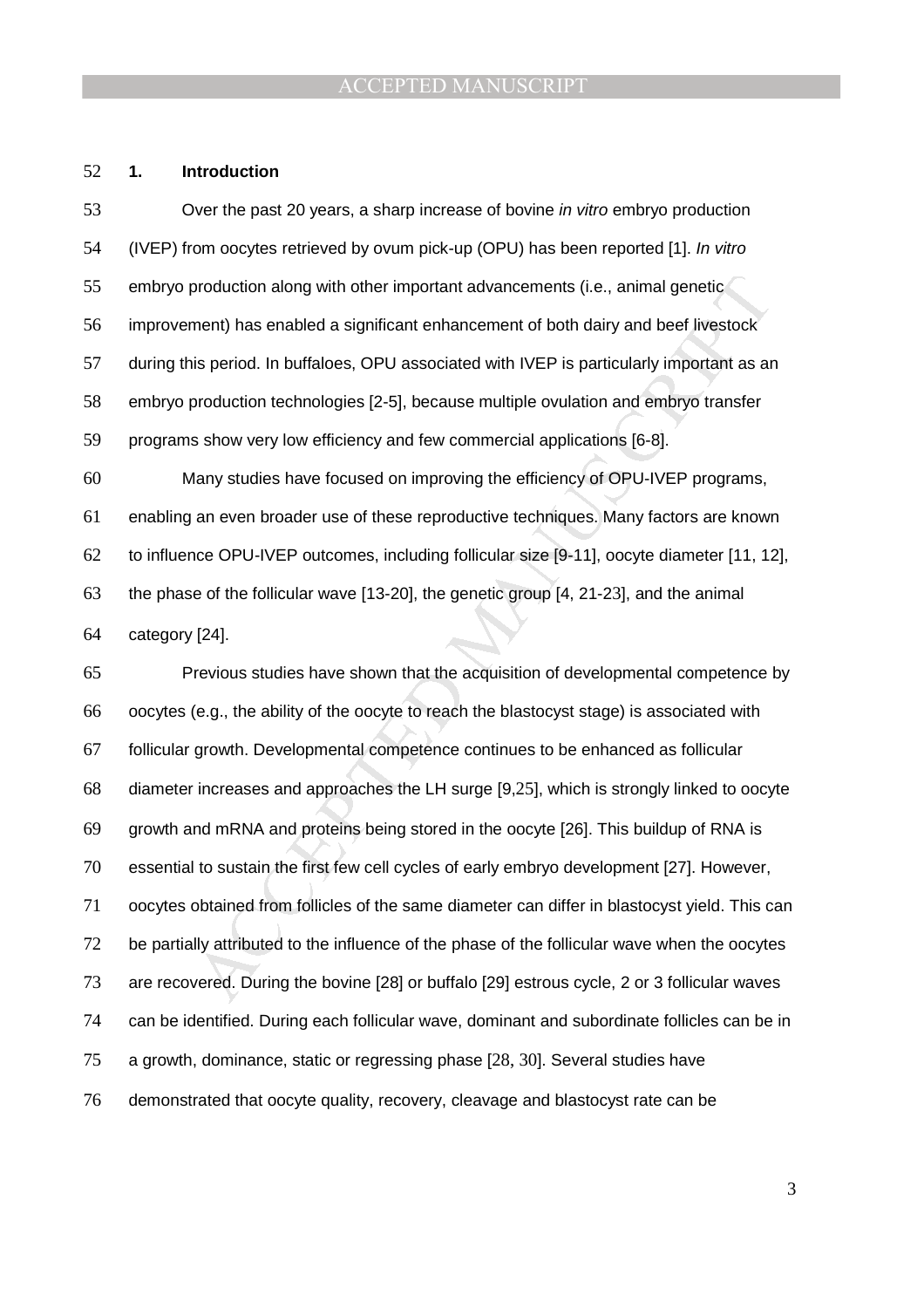lected from follicles with a mild level of atresia [19, 31, 32]. Conversely, other<br>nave shown that including a growth phase [21] before follicle selection (i.e., follic<br>i) improves the results of OPU-IVEP in cattle. Theref influenced by these phases, as described below . In the regression phase, a severe level of atresia can be observed in follicles, reducing oocytes developmental competence [18, 79 31]. However, an improvement of the blastocyst rate was demonstrated when oocytes were collected from follicles with a mild level of atresia [19, 31, 32]. Conversely, other authors have shown that including a growth phase [21] before follicle selection (i.e., follicle deviation) improves the results of OPU-IVEP in cattle. Therefore, there is no consensus about the most appropriate phase of the follicular wave to harvest oocytes to increase oocyte recovery and quality for blastocyst production. 85 Bos indicus and Bubalus Bubalis females show some differences in their reproductive behaviors and responses compared to Bos taurus [4, 23, 33, 37]. For this 87 reason, one cannot assume that outcomes obtained in Bos taurus would be the same in 88 Bos indicus or in Bubalus bubalis. Bos indicus cattle have a greater number of follicles recruited per follicular wave and a lower diameter of the dominant follicle at deviation and 90 at ovulation compared to Bos taurus [35-39]. Additionally, buffaloes have an intermediate follicle size at deviation and ovulation [8, 37,40]. These details could impact OPU-IVEP outcomes because a greater number of recovered oocytes and a greater number of 93 blastocysts produced per OPU session were reported in Bos indicus compared to Bos 94 taurus cattle [41, 42]. Furthermore, poorer blastocyst rates (19.9% vs. 29.7%) following 95 IVEP programs have been reported in Bubalus bubalis compared to Bos taurus cattle [4]. In addition, as nutritional and environmental conditions can impact reproductive parameters, it is important to analyze the effects of genetic background in animals maintained under similar conditions.

In response to the lack of information on the efficiency of OPU-IVEP programs in 100 Bos indicus, Bos taurus, and Bubalus bubalis raised under similar conditions, we designed the present study to evaluate: 1) the best time to perform OPU (Day 1, Day 3 or Day 5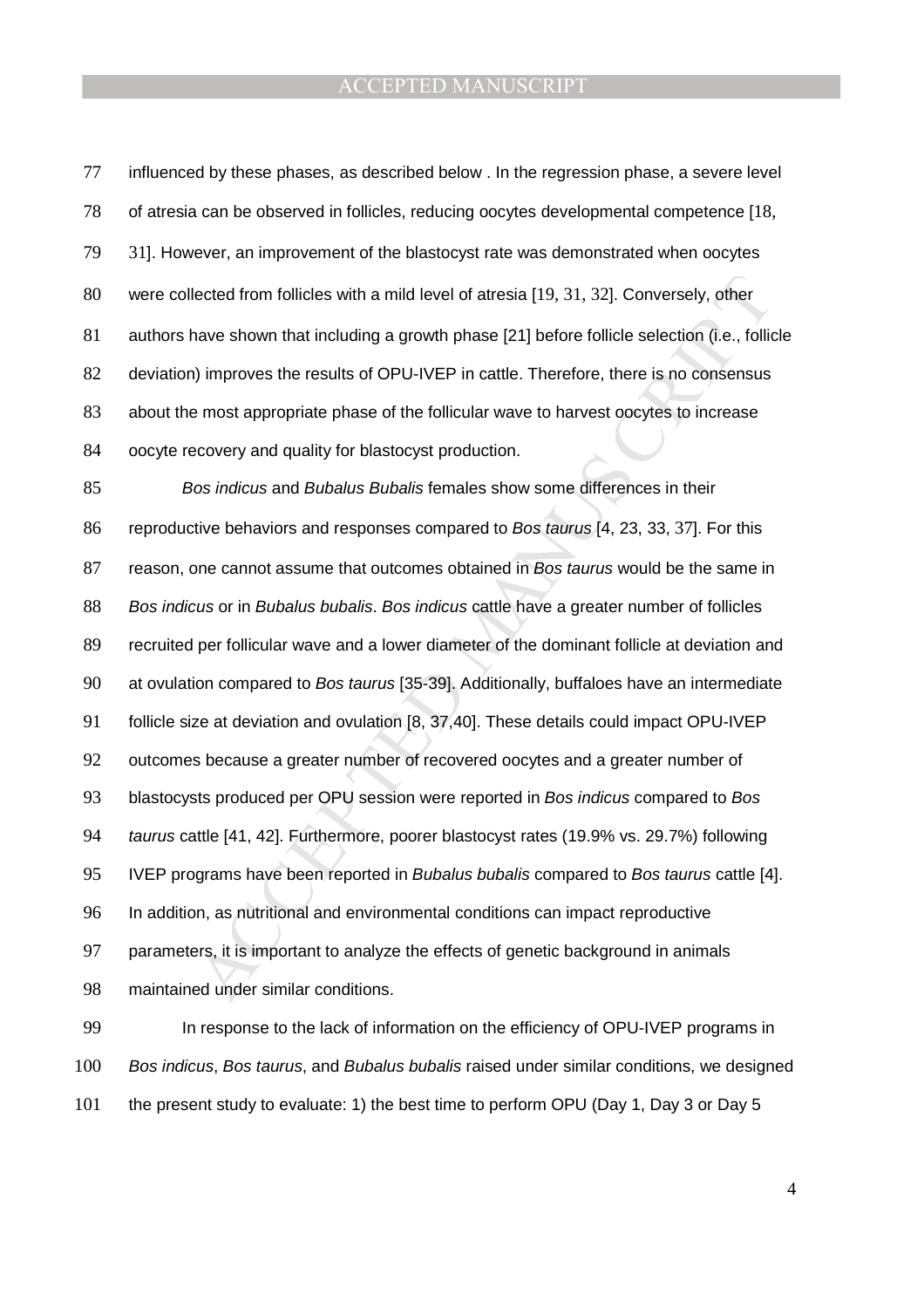Interial and Methods<br>
Inimals<br>
The present study was approved by the Animal Experimentation Ethics Committer<br>
inversity of Sao Paulo (protocol number 1070/2007).<br>
total of 27 cycling heifers - 9 *Bos taurus* (Holstein), 9 102 after synchronized follicular wave emergence) for optimal IVEP in each genetic group, and 2) differences in OPU-IVEP outcomes between genetic groups. **2. Material and Methods** 2.1. Animals The present study was approved by the Animal Experimentation Ethics Committee 110 of the University of Sao Paulo (protocol number 1070/2007). 111 A total of 27 cycling heifers - 9 Bos taurus (Holstein), 9 Bos indicus (Nelore), and 9 Bubalus bubalis (Mediterranean) - weighting a mean of 409.5 , 467.7 and 579.0 kg, respectively, and aging between 22 and 29 months - were maintained at FMVZ – USP (Pirassununga, São Paulo, Brazil). Each genetic group was maintained in pens of 0.3 hectares, with the same environmental and shading conditions. The study was conducted from July to October 2008, with an adaptation period in April 2008. Heifers had free access to water and were fed twice daily with corn silage plus corn and soy concentrate (as described by Gandra et al.[43]) at 2% of the body weight, which was adjusted based on the previous day. During the adaptation and experimental periods, management, environmental conditions and nutrition were controlled to offer the same conditions to all heifers. 2.2. Experimental design This study employed a 3 x 3 crossover design (3 genetic groups x 3 phases of pharmacological synchronized ovarian follicular wave), performed with a 14-day interval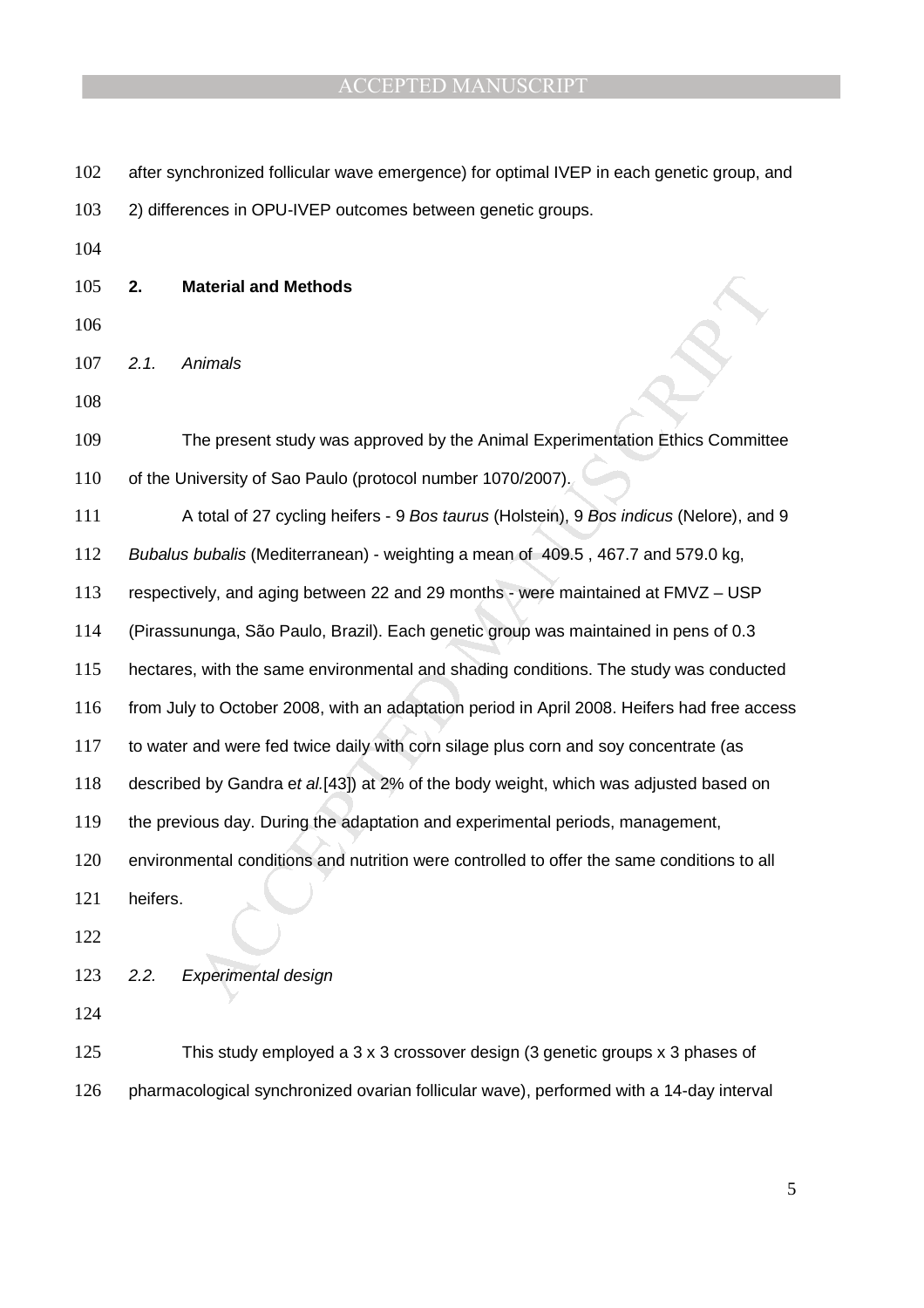| 127        | between OPU for 6 consecutive sessions(i.e., replicates). Number of replicates assured             |
|------------|----------------------------------------------------------------------------------------------------|
| 128        | our study being conducted before summer to avoid compromise ourresults.                            |
| 129        |                                                                                                    |
| 130<br>131 | 2.3.<br>Pharmacological synchronization of follicular wave emergence                               |
| 132        | All heifers were submitted to the same standard synchronization protocol for the                   |
| 133        | pharmacological induction of a new follicular wave before each OPU according to a                  |
| 134        | previously published method [44]. Briefly, the induction of a new follicular wave was done         |
| 135        | by the injection of 50 mg of progesterone (P4; Progestar <sup>®</sup> , Syntex, Buenos Aires,      |
| 136        | Argentina) and 2 mg of estradiol benzoate (EB; RIC-BE <sup>®</sup> , Agener Uniao Quimica, Sao     |
| 137        | Paulo, SP, Brazil) administered during insertion of a norgestomet ear implant (containing 5        |
| 138        | mg of Norgestomet; Crestar®, MSD Animal Health, Sao Paulo, Brazil). The emergence of               |
| 139        | the new follicular wave occurred $4.4 \pm 0.2$ days (mean $\pm$ S.E.M.) after the beginning of the |
| 140        | treatment, regardless of the genetic group [44]. To avoid the presence of a corpus luteum          |
| 141        | (CL) at the OPU procedure, all heifers received an additional treatment of 150 µg of d-            |
| 142        | cloprostenol (Preloban®, MSD Animal Health) at insertion of the ear implant. Immediately           |
| 143        | before each OPU procedure, the ear implant was removed. Therefore, because the new                 |
| 144        | follicular wave was expected to emerge 4 days after the onset of the synchronization               |
| 145        | protocol as described also by other authors [34] and to perform all OPU-IVEP on the same           |
| 146        | day, the animals in each genetic group were subjected to the OPU procedure 5, 7 or 9               |
| 147        | days after hormone treatment for groups Day 1, Day 3 or Day 5, respectively. In each               |
| 148        | replicate, the onset of the synchronization protocol was normalized within each genetic            |
| 149        | group, aiming to submit all animals to OPU in the same day . Resynchronization of                  |
| 150        | follicular wave emergence for the next OPU procedure was initiated 9, 7 or 5 days after            |
| 151        | OPU for groups Day 1, Day 3 or Day 5, respectively.                                                |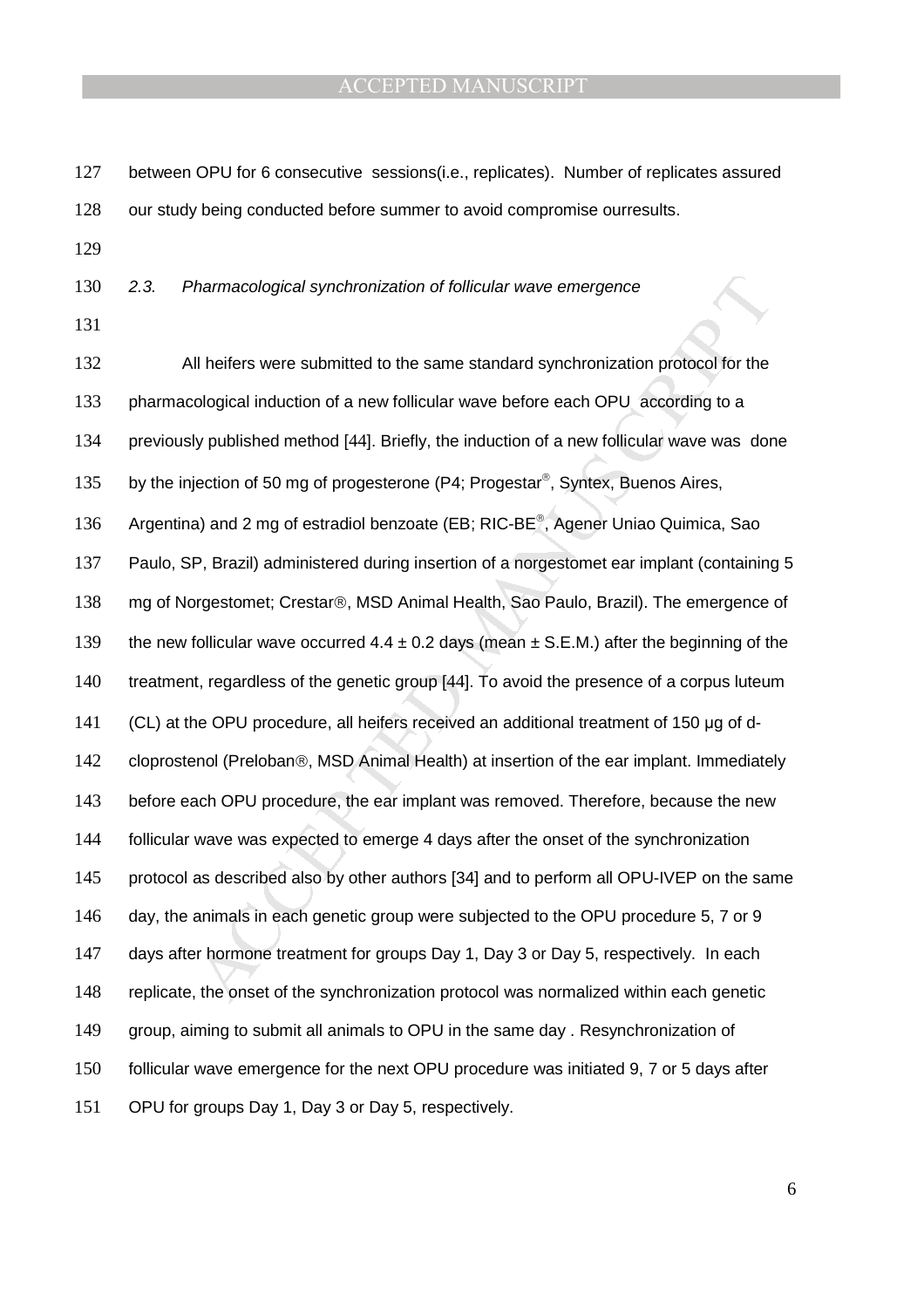- 2.4. OPU procedure
- 

Animals were submitted to 6 consecutives OPU procedures with 14-day intersession intervals, performed by the same operator. For oocyte collection, heifers were contained in a chute and an epidural anesthesia was administered (4 mL of lidocaine 158 hydrochloride 2%, Lidovet®, Bravet, Brazil) to facilitate the handling of the ovaries through 159 the rectum. The perineal area was cleaned using water and alcohol prior to each OPU session.

nimals were submitted to 6 consecutives OPU procedures with 14-day<br>sion intervals, performed by the same operator. For occyte collection, heifers we<br>d in a chute and an epidural anesthesia was administered (4 mL of lidocai All visible follicles were counted and aspirated by transrectal ultrasonography using a portable scanner (Aloka SSDV 500; Aloka, Tokyo, Japan) with a 5 MHz convex array transducer housed in a plastic vaginal probe with a stainless steel needle guide connected to aspiration equipment and a vacuum system. Follicular aspirates were recovered via a 1.1-mm i.d. by 120-cm length circuit (Watanabe Tecnologia Aplicada, Cravinhos, SP, Brazil), directly connected to a disposable 1.7 mm x 48 mm 16-gauge needle (BD Angiocath, São Paulo, SP, Brazil) and a 50-mL conical tube containing 15 mL of 0.9% NaCl supplemented with 1% fetal calf serum (FCS; Gibco Life Technologies, Grand Island, NY, USA), plus 50 ng mL<sup>-1</sup> penicillin, 50 ng mL<sup>-1</sup> streptomycin, 100 ng mL<sup>-1</sup> neomycin and 170 5,000 IU mL<sup>-1</sup> sodium heparin (Parinex, Hipolabor, Belo Horizonte, MG, Brazil) at 35 to 171 37°C. The vacuum connected to the needle was set at a 12-15 mL minute<sup>-1</sup> water flow rate. The conical tube containing the follicular aspirate was transported to a field laboratory and cumulus-oocyte complexes (COCs) were washed using a 75-µm filter (Watanabe Tecnologia Aplicada) and the same warmed solution used during OPU. COCs were morphologically evaluated under a stereomicroscope and classified as viable or unviable based on oocyte cytoplasm characteristics and the number of cumulus cell layers (adapted from Leibfried and First 45]). The same criteria were used to evaluate bovine and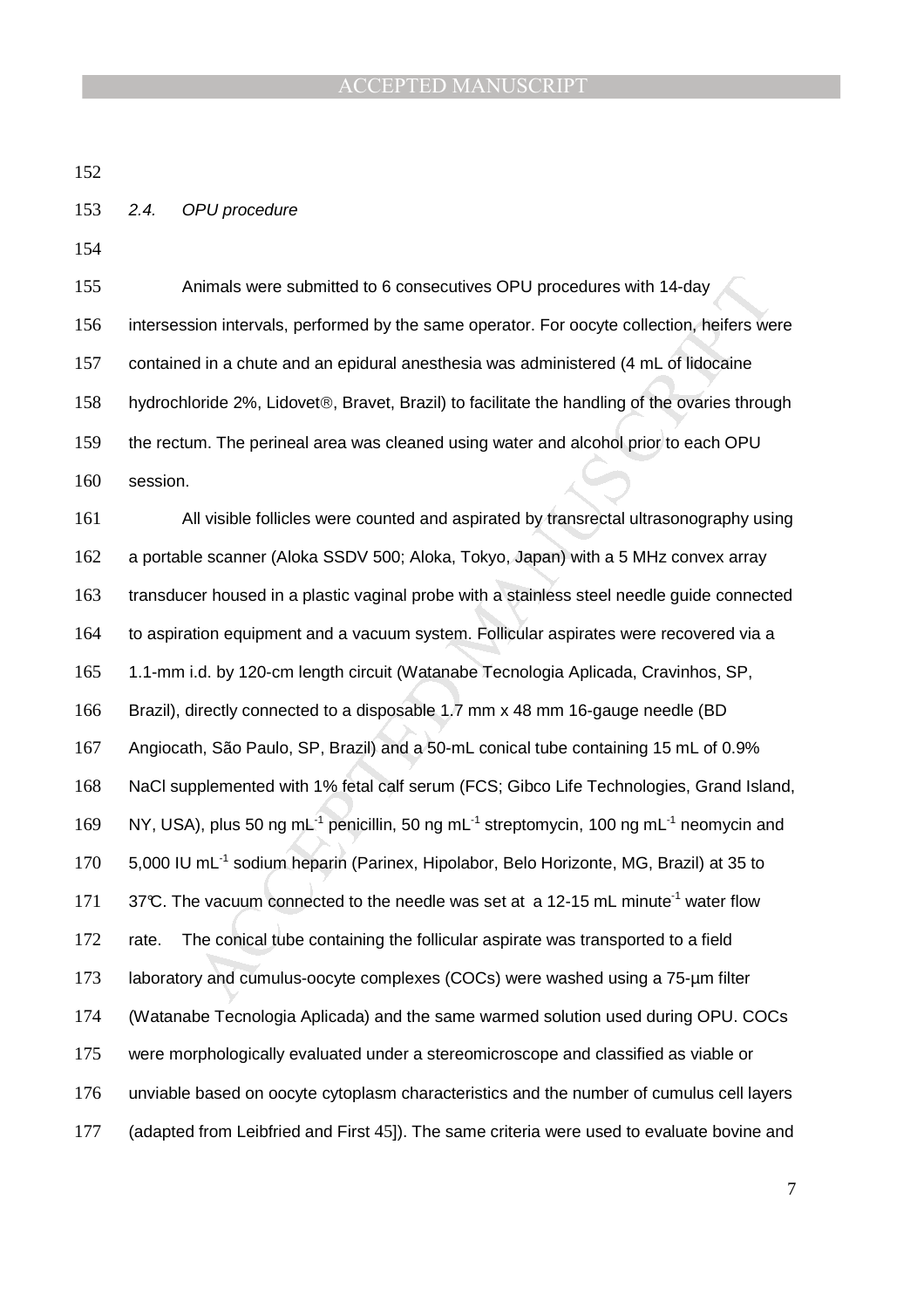| 178 | buffalo oocytes. Compact COCs with more than 3 layers of cumulus cells and oocytes with                          |
|-----|------------------------------------------------------------------------------------------------------------------|
| 179 | homogeneous cytoplasm, compact COCs with at least one layer of cumulus cells and                                 |
| 180 | oocytes with slightly heterogeneous cytoplasm, and partially denuded COCs and oocytes                            |
| 181 | with heterogeneous cytoplasm were considered viable for IVEP and were used in the                                |
| 182 | study. Denuded or degenerated oocytes and COCs with expanded cumulus cells were                                  |
| 183 | considered unviable for IVEP and excluded from the study. Viable COCs were transported                           |
| 184 | to the IVEP laboratory within 2 h after OPU in 1.2-mL cryotubes containing HEPES-                                |
| 185 | buffered tissue culture medium 199 (TCM-199; Gibco, USA) with 10% FCS (Gibco),                                   |
| 186 | sodium pyruvate (22 µg mL <sup>-1</sup> ) and amikacin (83.4 µg µl <sup>-1</sup> ; Neo Química, Brazil) at 35°C. |
| 187 |                                                                                                                  |
| 188 | In vitro embryo production<br>2.5.                                                                               |
| 189 |                                                                                                                  |
| 190 | All chemicals and reagents used were purchased from Sigma-Aldrich Chemical Co.                                   |
| 191 | (St. Louis, MO) unless otherwise stated. In vitro experimental procedures were performed                         |
| 192 | in humidified incubators maintained at 38.5 $\degree$ C in air with 5% CO <sub>2</sub> , always by the same      |
| 193 | operator.                                                                                                        |
| 194 | Prior to in vitro maturation (IVM), oocytes were washed once in HEPES-buffered                                   |
| 195 | TCM-199 with 10% FCS, sodium pyruvate (22 $\mu$ g mL <sup>-1</sup> ) and amikacin (83.4 $\mu$ g/ $\mu$ l) and    |
| 196 | three times in IVM medium, composed of bicarbonate-buffered TCM-199 (Gibco, USA)                                 |
| 197 | supplemented with 10% FCS, sodium pyruvate (22 $\mu$ g mL <sup>-1</sup> ), amikacin (83.4 mg/ $\mu$ l),          |
| 198 | human chorionic gonadotropin (hCG; 50 µg mL <sup>-1</sup> ; Chorulon <sup>®</sup> , MSD Animal Health, Brazil),  |
| 199 | follicle-stimulating hormone (FSH; 0.5 µg mL <sup>-1</sup> ; Folltropin®, Bioniche, Canada), estradiol           |
| 200 | (Estradiol 17 $\beta$ ; 1 µg mL <sup>-1</sup> ), cysteamin (50 µM) and cystine (0.3 mM). COCs from each          |
| 201 | heifer at each phase of the follicular wave (Day 1, Day 3 and Day 5) were separately                             |
| 202 | cultured for 24 h in drops of IVM medium under mineral oil. The ratio of oocyte: medium                          |
| 203 | was maintained at 1:3-5 µl in all steps of IVEP.                                                                 |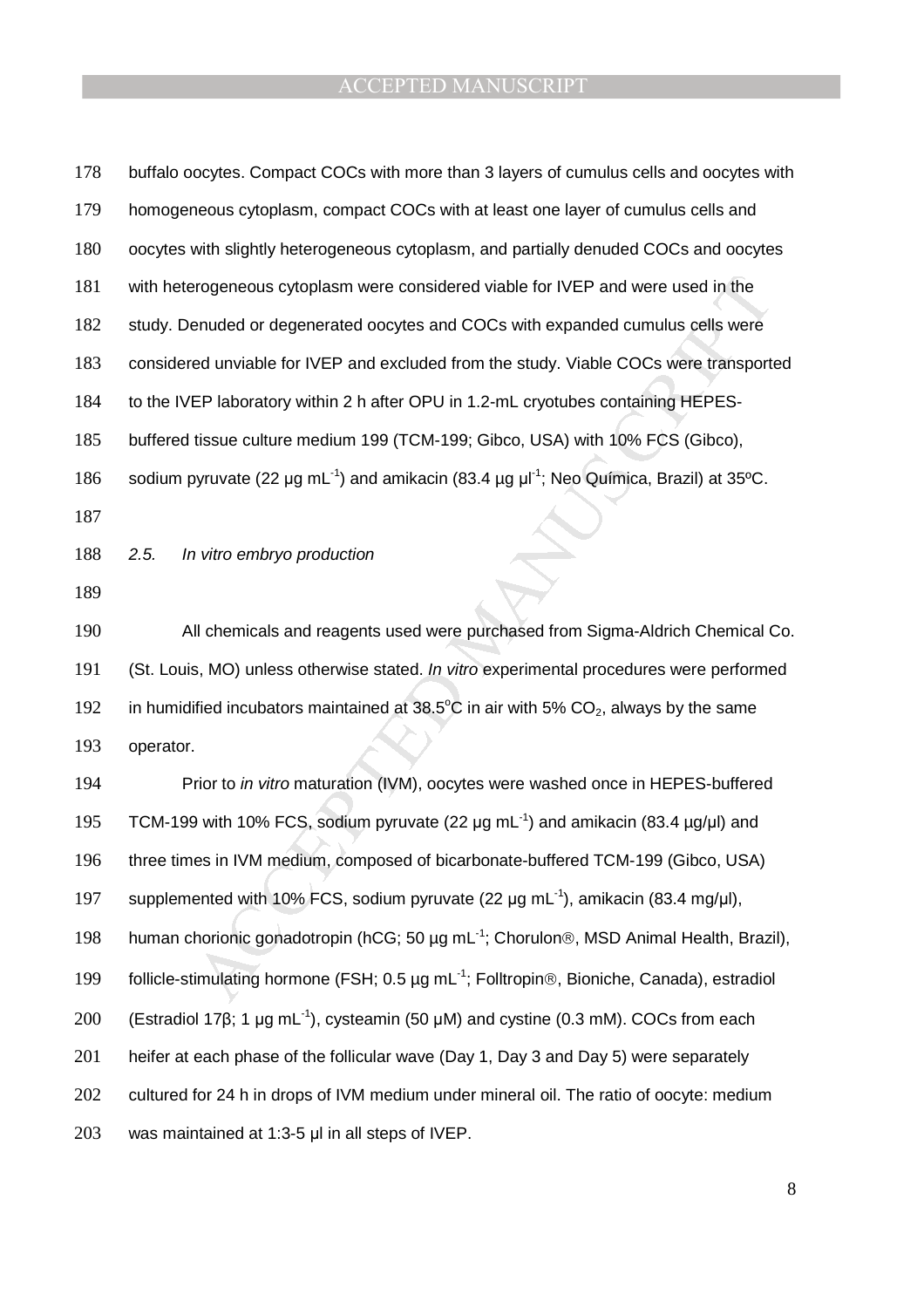icin (83.4 µg mL<sup>-1</sup>), fatty acid-free BSA (6 mg mL<sup>-1</sup>) PHE solution (2 µM<br>mine, 1 µM hypotaurine and 0.25 µM epinephrine). A single batch of frozen-<br>semen from a *Bos indicus* (Nelore) and a *Bubalus bubalis* (Murrah) b 204 After IVM, COCs were washed three times in IVF medium and submitted to IVF in 205 drops of IVF medium under mineral oil. The IVF medium was Tyrode albumin lactate pyruvate (TALP) [46] supplemented with heparin (10  $\mu$ g mL<sup>-1</sup>), sodium pyruvate (22  $\mu$ g mL<sup>-</sup> 206 207 <sup>1</sup>), amikacin (83.4 µg mL<sup>-1</sup>), fatty acid-free BSA (6 mg mL<sup>-1</sup>) PHE solution (2 µM 208 penicillamine, 1 µM hypotaurine and 0.25 µM epinephrine). A single batch of frozen-209 thawed semen from a Bos indicus (Nelore) and a Bubalus bubalis (Murrah) bull of known 210 fertility in previous IVEP programs was used for bovine and buffalo oocytes, respectively. 211 For IVF, straws were thawed for 30 s in a 37°C wate r bath. Semen was deposited on a 212 90% to 45% Percoll gradient prepared with sperm wash medium (modified Tyrode 213 medium) and centrifuged at 320 x g for 30 min to separate the morphologically normal 214 spermatozoa and to remove the diluents and the seminal plasma. Afterwards, the sperm 215 pellet was evaluated for motility and concentration. Each fertilization drop received 10 µL 216 of sperm, to achieve a final concentration of 2 x 10<sup>6</sup> live sperm mL<sup>-1</sup> and was incubated for 217 20 h.

218 After IVF, presumptive zygotes were denuded of cumulus cells by gentle pipetting 219 in 2% hyaluronidase, followed by washing in HEPES-buffered TCM199 and in vitro culture 220 (IVC) medium. Groups of presumptive zygotes were co-cultured on a monolayer of 221 cumulus cells that had attached to the plate surface during IVM. The IVM medium was 222 changed to SOF [47] medium supplemented with 2% FCS, BSA (6 mg mL<sup>-1</sup>), sodium 223 pyruvate (22  $\mu$ g mL<sup>-1</sup>), amikacin (83.4  $\mu$ g mL<sup>-1</sup>), and essential and non-essential amino 224 acids to be used for IVC drops.

On the third day of IVC, one third of the IVC medium was replaced with fresh IVC medium. At this time, the proportion of cleaved oocytes (the number of embryos with two or more cells divided by the total number of structures in the culture) was also recorded. The blastocyst rate (the total number of blastocysts divided by the total number of embryos in the culture) was recorded on the seventh day and the hatching rate (number of hatched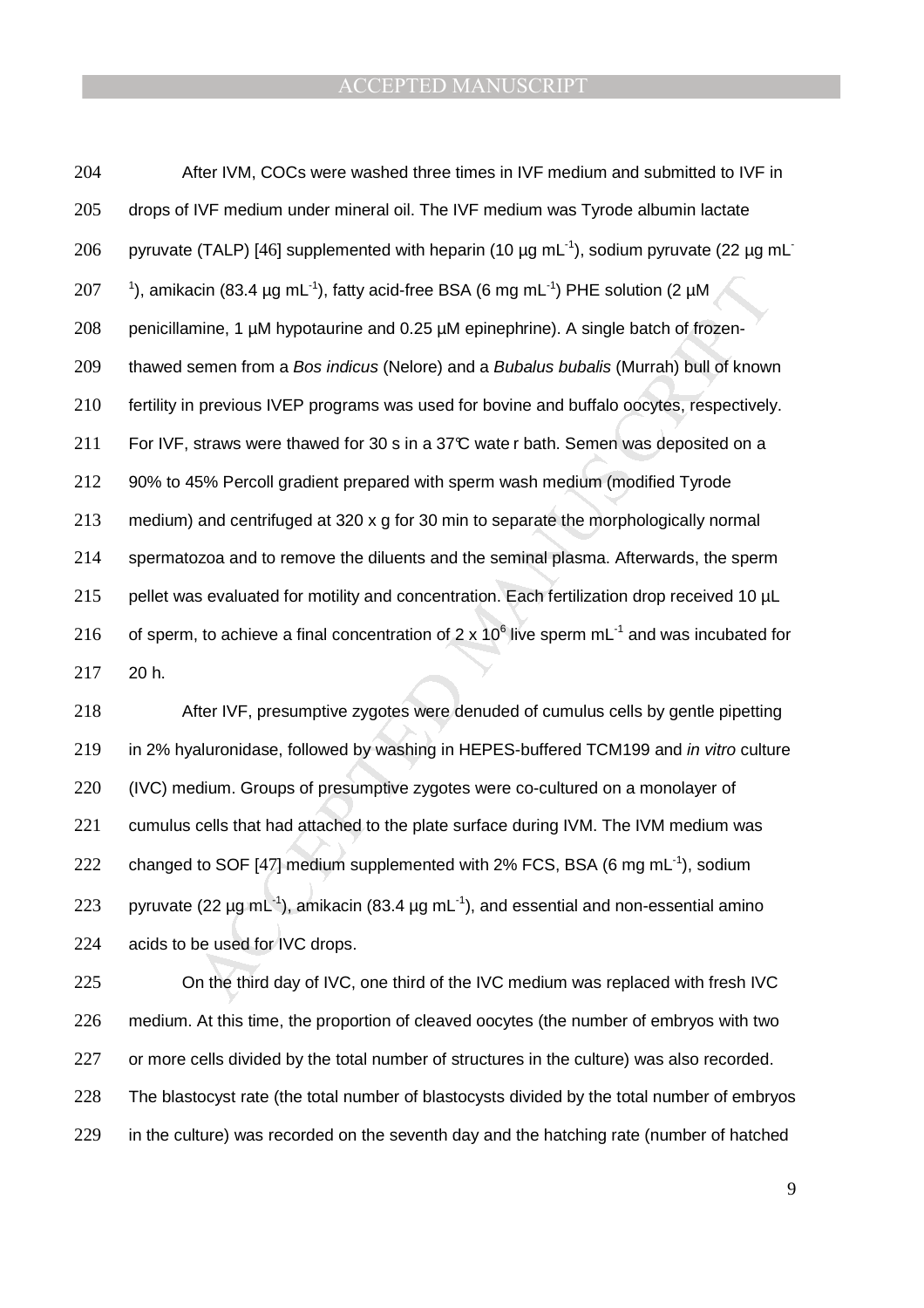| 230 | blastocysts divided by the number of blastocysts) was recorded on the ninth day of IVC.               |
|-----|-------------------------------------------------------------------------------------------------------|
| 231 | Embryos were classified according to IETS criteria [48]. Hatched blastocysts were fixed in            |
| 232 | 2% paraformaldehyde plus 0.1% polyvinyl-pyrrolidone (PVP) for 1 h and maintained in                   |
| 233 | PBS with 0.1% PVP at 4°C to be used for cell number determination. Embryos were                       |
| 234 | stained in PBS with 10 $\mu$ g mL <sup>-1</sup> Hoechst 33342 for 5 min. The blastocysts were mounted |
| 235 | on a glass slide and nuclei were counted using a fluorescence microscope (Axioplan, Carl              |
| 236 | Zeiss, Zeppelinstrasse, Germany) and AxioVs40 software (V4.6.1.0; Carl Zeiss). Oocyte                 |
| 237 | competence was assessed by the ability of the female gamete to produce a viable                       |
| 238 | blastocyst. Blastocyst viability was assessed by embryo morphology (i.e., clear blastocoel            |
| 239 | and a well-defined inner cell mass), blastocyst hatching rate and blastocyst cell number.             |
| 240 |                                                                                                       |
| 241 | 2.6.<br>Statistical analyses                                                                          |
| 242 |                                                                                                       |
| 243 | The experimental unit was each oocyte within each genetic group. All variables                        |
| 244 | (number of visualized follicles, number of recovered oocytes, oocyte recovery rate, number            |
| 245 | of viable oocytes, percentage of viable oocytes, number of cleaved structures, cleavage               |
| 246 | rate, number of blastocysts, blastocyst rate, number of hatched blastocysts and hatching              |
| 247 | rate) were analyzed by ANOVA using a MIXED procedure in SAS version 9.2 (SAS/STAT,                    |
| 248 | SAS Institute Inc., Cary, NC). Genetic group (Bos taurus, Bos indicus and Bubalus                     |
| 249 | bubalis), phase of follicular wave (Day 1, Day 3 and Day 5), replicate, and interactions              |
| 250 | among the previous variables were considered as fixed effects in the statistical model. The           |
| 251 | variably 'animal' within each genetic group was included as a random effect. The variable             |
| 252 | 'number of nuclei in hatched blastocysts' was analyzed by ANOVA using the GLM                         |
| 253 | procedure in SAS. Tests for normality of residuals and homogeneity of variances were                  |
| 254 | conducted for each variable. Data, which did not fulfill the assumptions for ANOVA, were              |
| 255 | transformed using square root or square root arcsine. Differences between experimental                |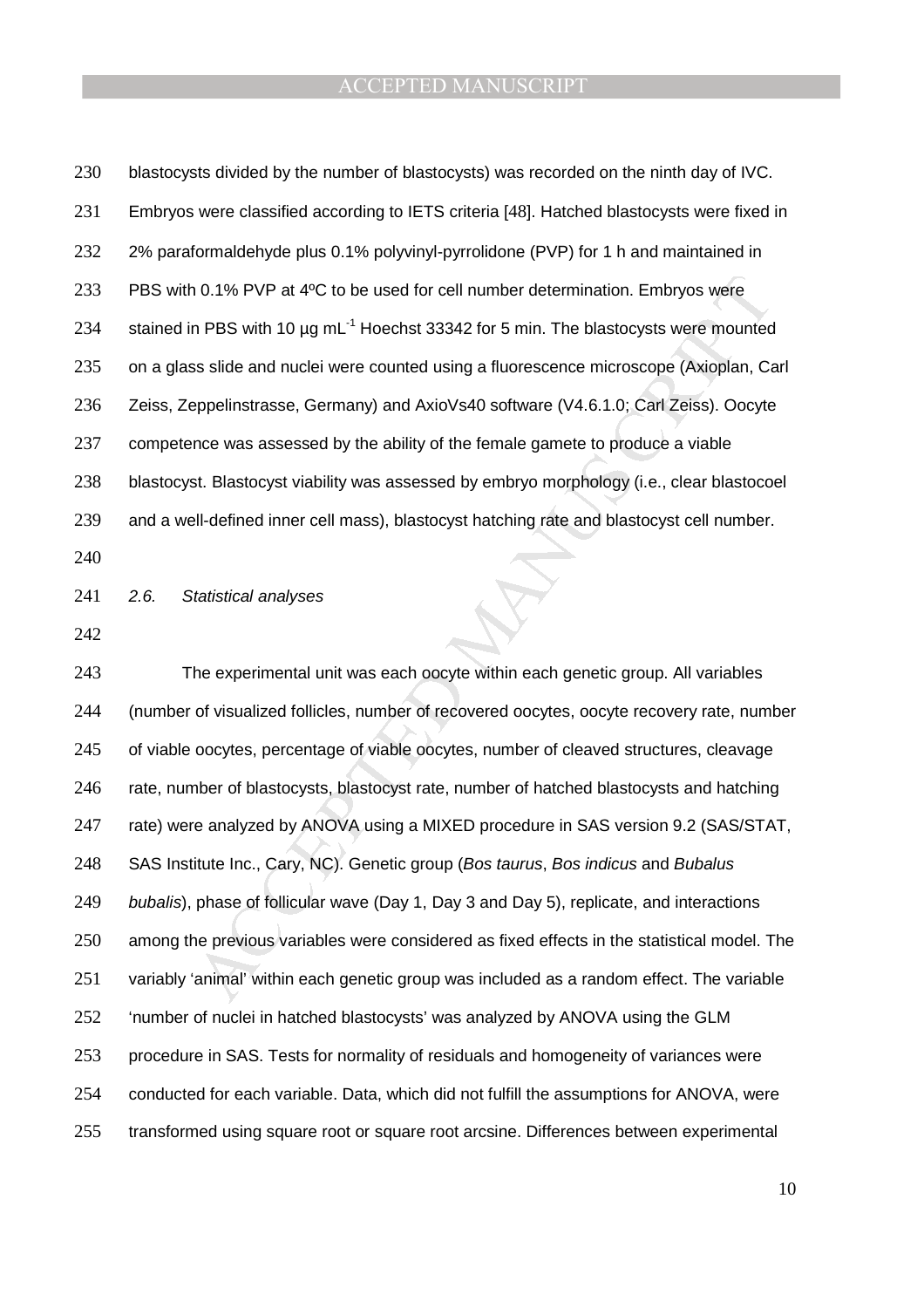256 groups were tested by Tukey tests at a 5% significance level. Data are presented as the 257 means  $\pm$  S.E.M.

258

259 **3. Results**

260

**Idealits**<br>
The phase of the follicular wave did not affect any of the variables evaluated in the study when pharmacological synchronization of follicular wave emergence was<br>
ables 1 and 2). There was no interaction betwe 261 The phase of the follicular wave did not affect any of the variables evaluated in the 262 present study when pharmacological synchronization of follicular wave emergence was 263 done (Tables 1 and 2). There was no interaction between genetic group, phase of follicular 264 wave and replicate, genetic group and phase of follicular wave or phase of follicular wave 265 and replicate for any of the variables analyzed (Tables 1 and 2). However, an interaction 266 between genetic group and replicate was found for the number of visualized follicles ( $P <$ 267 0.01), the number of total oocytes recovered (P = 0.03), the number of viable oocytes (P < 268 0.01), and the number of cleaved embryos (P < 0.01; Table 2 and Fig. 1). Overall, Bos 269 *indicus* (Nelore) heifers showed a greater number of visualized follicles and a greater 270 number of total oocytes per OPU session than Bos taurus (Holstein) and Bubalus bubalis 271 (Mediterranean) heifers over all replicates. However, Bos indicus heifers showed a drop in 272 these same variables in the last replicate (Fig. 1). This effect of the cumulative OPU 273 procedures on the number of visualized follicles and the total oocytes was not observed in 274 Bos taurus and Bubalus bubalis heifers, whose values remained constant through the 275 replicates (Fig. 1).

276 No effect of phase of follicular wave was found for: Recovery rate (D1:  $70.5\% \pm 3.1$ , 277 D3: 75.0%  $\pm$  3.1, D5: 76.0%  $\pm$  3.2; P = 0.41), Percentage of viable oocytes (D1: 60.6%  $\pm$ 278 2.6, D3: 64.3%  $\pm$  2.0, D5: 62.4%  $\pm$  2.2; P = 0.48), Number of blastocysts (D1: 2.9  $\pm$  0.7; 279 D3:  $3.0 \pm 0.7$ ; D5:  $2.8 \pm 0.6$ ; P = 0.76, Blastocyst rate (D1: 19.4%  $\pm$  2.9, D3: 16.6%  $\pm$  2.9, 280 D5: 15.9%  $\pm$  2.6; P = 0.36, Number of hatched blastocysts (D1: 1.4  $\pm$  0.4, D3: 1.6  $\pm$  0.4,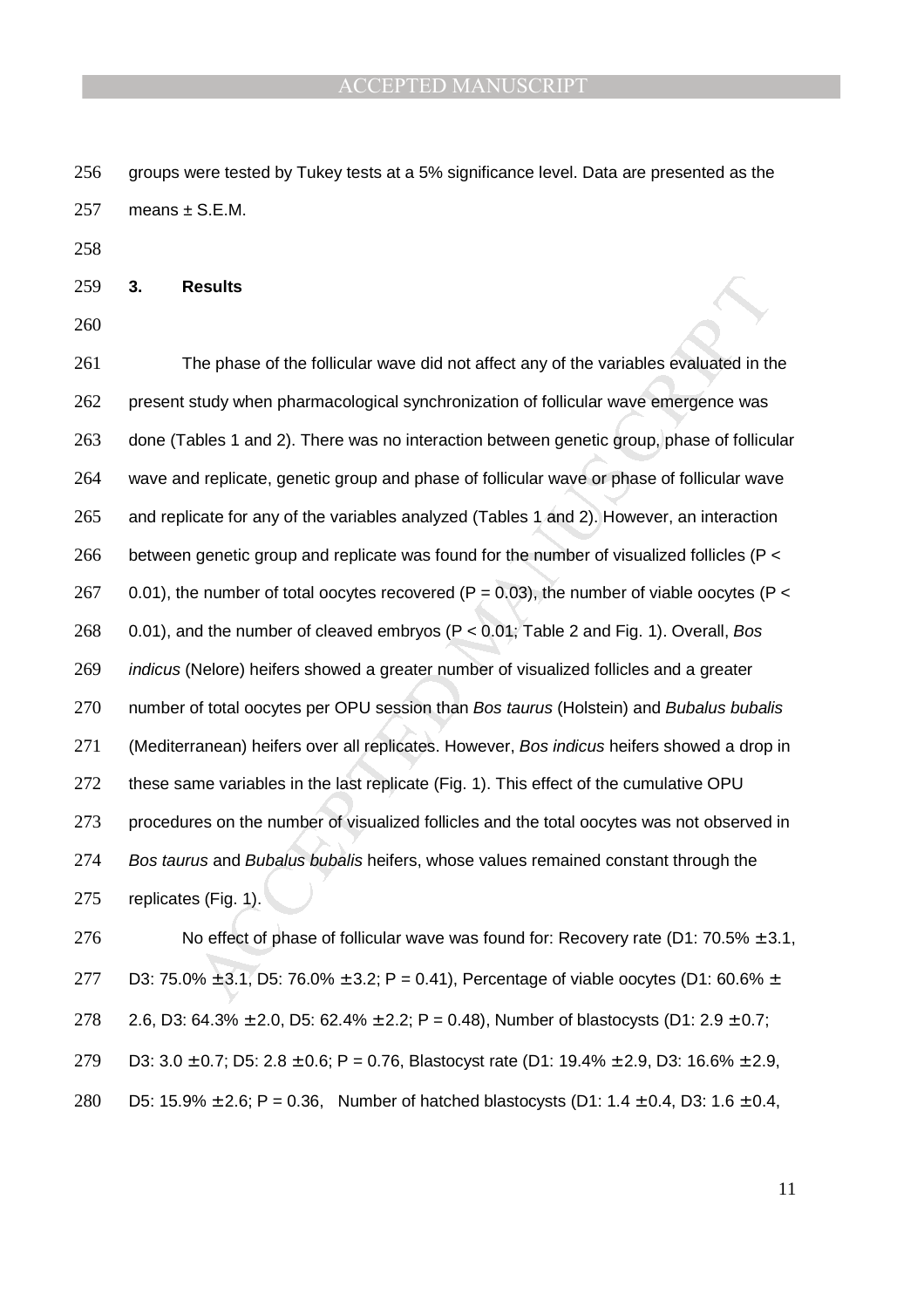281 D5:  $1.3 \pm 0.3$ ; P = 0.56, Hatching rate (D1:  $36.8\% \pm 6.9$ , D3:  $38.9\% \pm 6.6$ , D5:  $41.2\% \pm 7.0$ ; 282 P = 0.68), Nuclei of hatched embryos (D1: 176.4  $\pm$  10.0, D3: 187.6  $\pm$  8.2, D5: 170.6  $\pm$  8.3;  $283$  P = 0.35).

Il though the phase of the follicular wave did not affect the remaining variables<br>significant effect of genetic group was observed for most of these variables, as<br>Recovery rate was not affected by genetic group (Bos indic 284 Although the phase of the follicular wave did not affect the remaining variables 285 tested, a significant effect of genetic group was observed for most of these variables, as 286 follows. Recovery rate was not affected by genetic group (Bos indicus:  $82.3 \pm 2.5$ , Bos 287 taurus:  $66.8 \pm 2.8$ , Bubalus bubalis:  $72.5 \pm 3.6$ ; P = 0.07). Compared to Bos taurus and 288 Bubalus bubalis, Bos indicus heifers had a greater percentage of viable oocytes (57.7<sup>b</sup>  $\pm$ 289 2.1, 60.9<sup>ab</sup>  $\pm$  2.7, 68.8<sup>a</sup>  $\pm$  1.8, respectively; P = 0.01), and these developed with better 290 number of blastocysts  $(1.1^b \pm 0.2, 0.7^b \pm 0.1, 7.3^a \pm 0.9,$  respectively; P < 0.01), blastocyst 291 rates (14.1<sup>b</sup> ± 2.9, 10.2<sup>b</sup> ± 2.0, 28.3<sup>a</sup> ± 2.8, respectively P < 0.01), and number of hatched 292 blastocysts  $(0.4^b \pm 0.1, 0.3^b \pm 0.1, 3.7^a \pm 0.5,$  respectively; P < 0.01). Nonetheless, this did 293 not result in an effect on the hatching rate  $(24.9 \pm 7.1, 34.7 \pm 9.2, 49.0 \pm 4.9,$  respectively; 294 P = 0.13) or the number of nuclei in hatched blastocysts (168.9  $\pm$  13.7, 206.1  $\pm$  23.1, 176.6 295  $\pm$  5.3, respectively; P = 0.35).

296

#### 297 **4. Discussion**

298

Here, we provide evidence that when OPU is performed up to the fifth day after pharmacologically synchronized follicular wave emergence, there is no effect on follicle number, oocyte recovery, oocyte morphology, cleavage rate, blastocyst rate and number of cells of the hatched blastocysts. However, despite the lack of effects of the phase of the follicular wave on OPU-IVEP, Bos indicus (Nelore) heifers yielded more oocytes and 304 produced more blastocysts per OPU procedure than Bos taurus (Holstein) and Bubalus bubalis (Mediterranean) heifers. Nonetheless, a decrease in these same variables was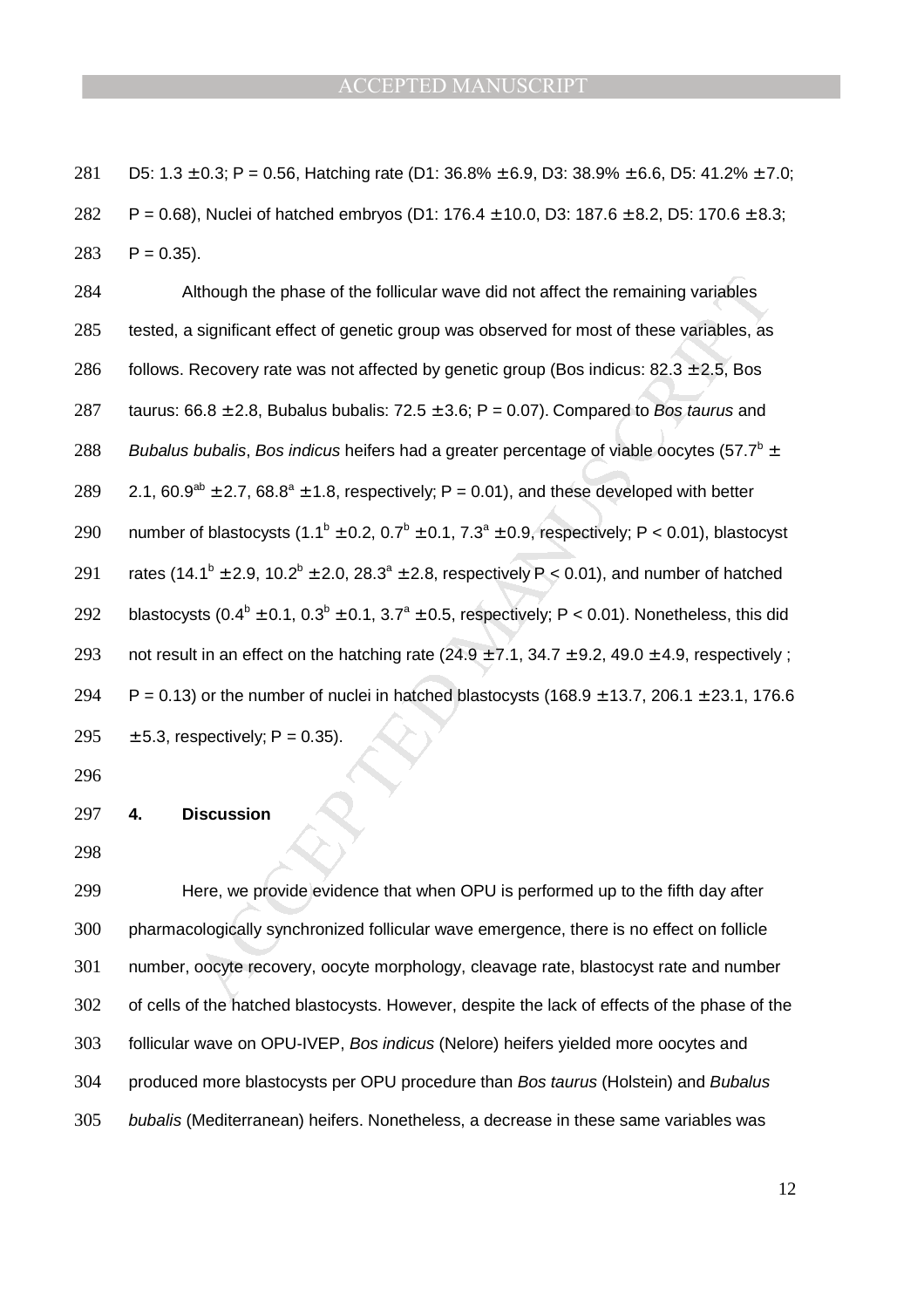noted over the consecutive OPU sessions in Bos indicus but not in Bos taurus or Bubalus bubalis heifers.

PU-IVEP yields, as the phase of the follicular wave has been shown to affect<br>ecovery rates [17] and competence to develop *in vitro* [16]. When OPU is<br>ed soon after the emergence of a follicular wave, better recovery and b According to previous reports, we expected the phase of the follicular wave to affect OPU-IVEP yields, as the phase of the follicular wave has been shown to affect oocyte recovery rates [17] and competence to develop in vitro [16]. When OPU is performed soon after the emergence of a follicular wave, better recovery and blastocyst rates are obtained compared to when OPU is performed in later stages. Furthermore, some studies have reported higher developmental rates in vitro when oocytes were retrieved during the dominance phase [19,48]. Based on these reports, we designed the present experiment to determine the optimal day of the pharmacologically synchronized follicular wave to perform OPU to achieve better yields of OPU-IVEP in different genetic groups. However, unexpectedly, the present study is in disagreement with the above findings, and suggests that OPU can be carried out at any day between the first and the fifth day after a pharmacologically synchronized follicular wave emergence with no 320 negative impact on the OPU-IVEP efficiency in Bos indicus, Bos taurus and Bubalus bubalis heifers.

An important aspect which could contribute to this divergence is different experimental conditions done in those studies. In almost all of them [15,16,19], the source 324 of oocytes was from animals slaughtered (post mortem), and animals were synchronized with prostaglandin and/ or had follicles ablated to initiate the experiment. In the other two works [14,17], oocytes were obtained in vivo, however with differences in the method of synchronization of follicle wave emergence (prostaglandin and norgestomet plus estradiol valerate, respectively) and also in the day 0 (estrus or emergence, respectively). Perhaps the unexpected results regarding a day effect on OPU-IVEP variables could be attributed to the method of synchronization of follicular wave emergence (pharmacological synchronization) in comparison to follicular ablation. Although our purpose was to provide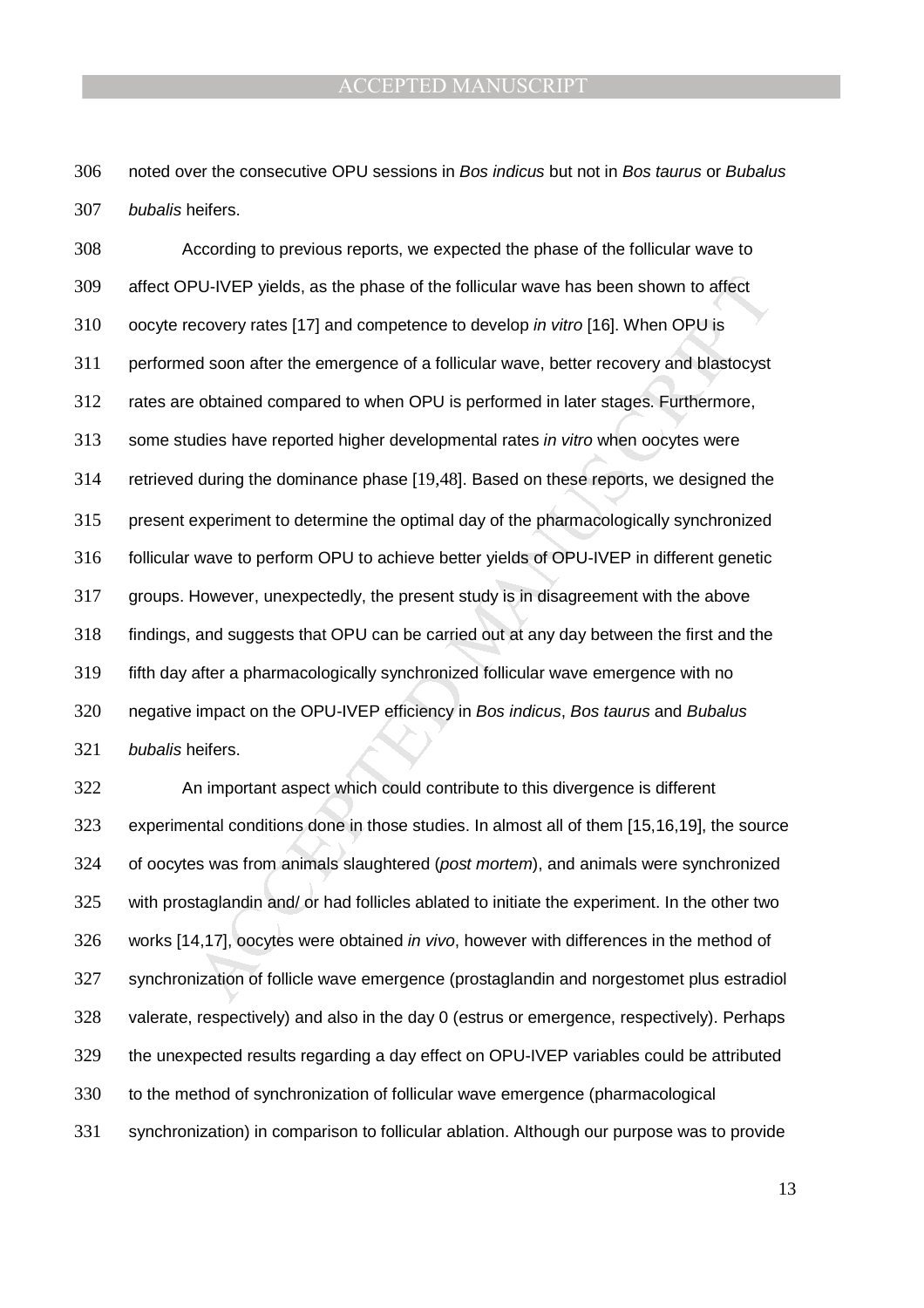a more practical method of synchronization of follicular wave, the pharmacological induction of follicular wave emergence could result in a cumulative follicle population containing follicles under regression together with the new follicle cohort. More studies must be conducted to clarify this matter. Nevertheless, collectively, these works are not conclusive about a better day or a

conducted to clarify this matter.<br>
Elevertheless, collectively, these works are not conclusive about a better day or a<br>
Elicular wave stage to perform the OPU, nor about which variables (follicles,<br>
embryos produced) are c better follicular wave stage to perform the OPU, nor about which variables (follicles, oocytes, embryos produced) are constantly affected by collection day. Although our results are in discordance with the previously mentioned findings, there are other studies corroborating similar data to ours. For instance, no effect of day was reported by other authors regarding the number of visualized follicles, total oocytes and recovery rate [24], oocyte quality [17,19,20], cleavage [20] and blastocyst yield/ rate [32]. Despite this, there is a consensus concerning the later phases of the follicular wave (from 7 days of follicular wave emergence), which negatively affect oocyte competence, possibly due to advanced atresia [18, 31]. However, this long interval from the follicular wave emergence and the OPU procedure was not evaluated in the present trial. Therefore, we propose that oocyte recovery be performed one day after pharmacologically synchronized follicular wave emergence, which could shorten the interval between OPU sessions.

Overall, our results support the greater response of Bos indicus heifers when subjected to OPU-IVEP programs than Bos taurus and Bubalus bubalis heifers. Pontes et al [41] also reported similar data in Bos indicus (Gir), Bos taurus (Holstein) and Bos taurus x Bos indicus (cross-bred) cows. These better outcomes can be explained by genetic adaptability to tropical regions (i.e., thermotolerance) [21,49,50] and by the size of the antral follicle population [35,37,38 in Bos indicus compared to Bos taurus. Several reports also support a role for the IGF system in these physiological differences between Bos *indicus* and *Bos taurus* [34,51,52]. The higher number of follicles present in *Bos indicus*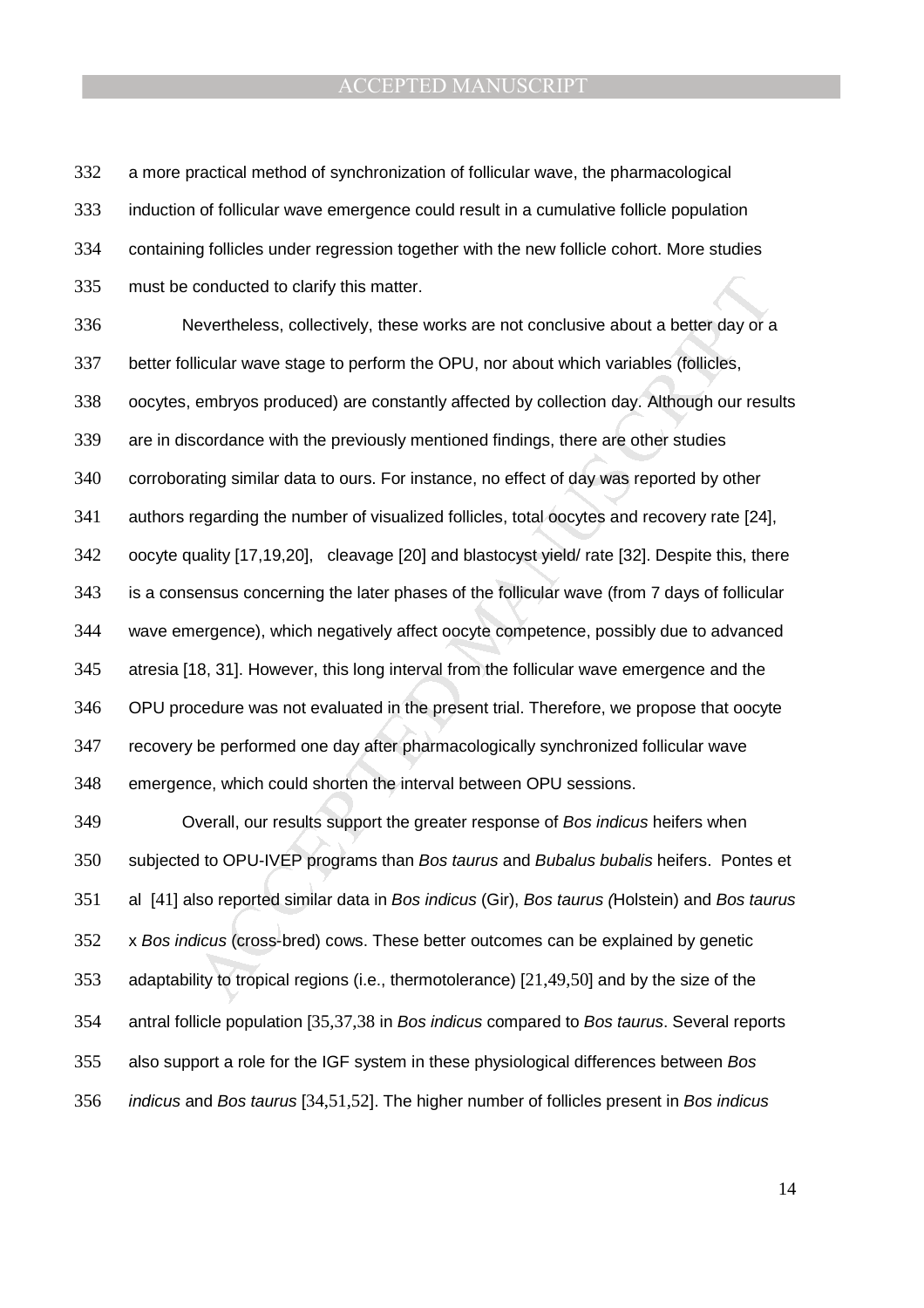cattle is associated with increased blood levels of IGF-I compared to Bos taurus. Some genes of the IGF system are expressed in oocytes [53] and can accelerate nuclear maturation in vitro [54]. The proteins encoded by these genes can also affect oocyte developmental competence in vivo [55]. Therefore, higher IGF-I concentrations might also 361 be associated with better oocyte quality in Bos indicus cows compared to Bos taurus cows.

mental competence *in vivo* [55]. Therefore, higher IGF-I concentrations might alsiated with better oocyte quality in *Bos indicus* cows compared to *Bos taurus* concerning the data on buffaloes, the poorer performance in Concerning the data on buffaloes, the poorer performance in OPU-IVEP compared 364 to Bos indicus might be explained by the smaller follicular pool found in buffalos than in cattle [37,56,57]. Fragile zona pelucida [58,59] and junctions between granulosa cells and the oocyte [2] are additional factors that could correlate with the poorer performance of buffalo heifers in OPU-IVEP. In our study, the number of follicles, oocytes and cleaved embryos did not differ between Hosltein and buffaloes. In work performed by Neglia et al. 369 [4], the breed of bovine used was not mentioned, but probably was beef Bos taurus, and maybe the different performances reported can be attributed to this factor. In a recent study carried out in Brasil [37], the number of follicles among buffaloes and Holstein heifers did not differ, similar to our work. However, information about number of oocytes or cleaved embryos among these genetic groups under the same management was not found in the current literature. In this point of view, our trial is the first to report differences in OPU-IVEP between two breeds of bovine and buffaloes in contemporary conditions. In our study, we tried to provide all conditions to avoid a distress in the animals. We choose as experimental model only heifers, because lactation and different milk production levels could differentially impact the results. Also this category has a better adaptation to climates changes than cows [24]. Additionally, in the present study we tried to minimize the environmental stressors, performing the OPU only in the morning, providing shadowing during management and in installations. Also, during all trial there was a control of the dry matter intake with total mixed ratio feeding management. It is important to reinforce that all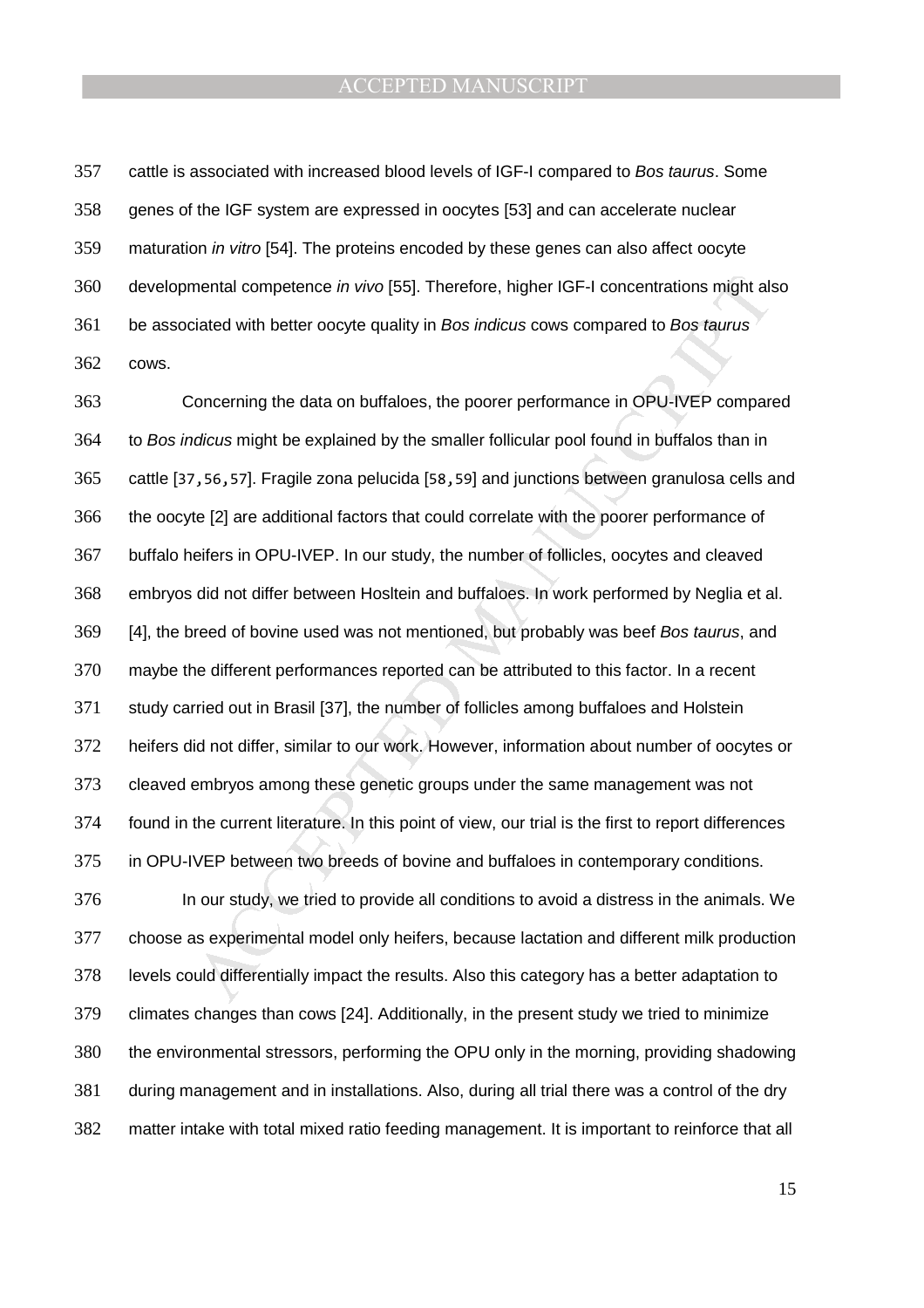animals were maintained in the same conditions, and that these conditions were carefully checked before and during all experimental period, in order to minimize bias which could affect our results.

tegarding the decrease in the number of follicles visualized and in the total<br>that we observed in *Bos indicus* heiters after several OPU sessions, this finding<br>s with some studies in which these variables remained constan Regarding the decrease in the number of follicles visualized and in the total oocytes that we observed in Bos indicus heifers after several OPU sessions, this finding disagrees with some studies in which these variables remained constant in Bos taurus [60,61] or in Bubalus Bubalis [62]. Possibly, OPU promotes ovarian lesions when performed continually and with a short interval between sessions. This effect seems to be well correlated with the number of follicles punctured in each OPU session, which may 392 explain the difference between genetic groups, as both Bos taurus and Bubalus bubalis 393 heifers performed poorly in OPU-IVEP compared to Bos indicus heifers. Another possibility is the diameter of the needle used in our study (16 G), which could have favored more lesions due the higher number of punctures performed in this genetic group. In the present experiment, the OPU procedures were carried out 14 days apart; perhaps a 397 longer interval between OPU sessions should be studied, at least in Bos indicus heifers, to avoid decreasing OPU-IVEP yields.

#### **5. Conclusions**

OPU performed at different phases of the pharmacologically synchronized follicular 403 wave did not alter oocyte yields or *in vitro* embryo production. Additionally, Bos indicus (Nelore) heifers showed a greater efficiency in OPU-IVEP programs than Bos taurus 405 (Holstein) and Bubalus bubalis (Mediterranean) heifers. Furthermore, in Bos indicus (Nelore) heifers, more than five consecutive OPU procedures with 14 day intersession intervals negatively affected the number of follicles suitable to puncture and the embryo yield per OPU procedure.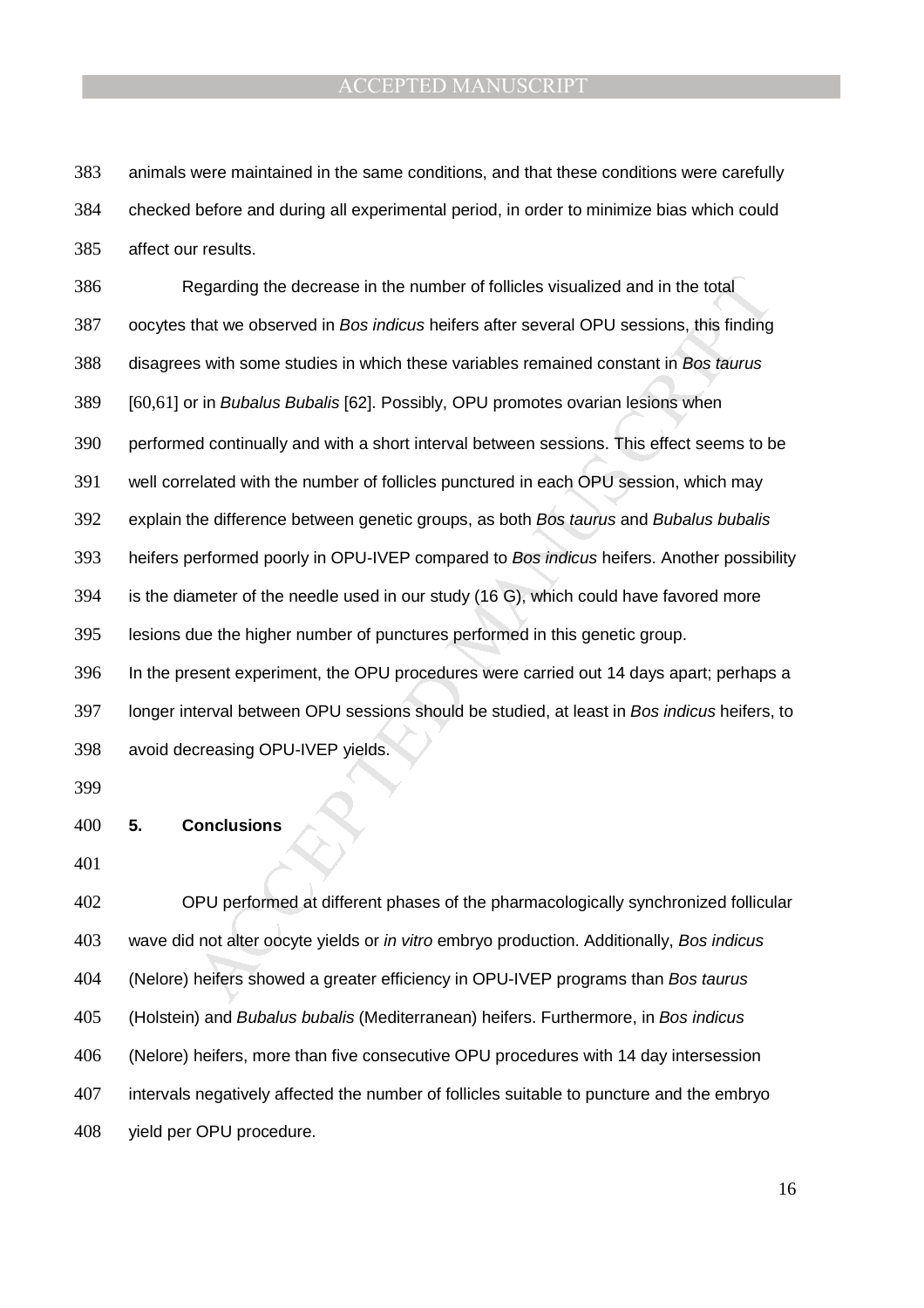#### **Declaration of interest**

The authors declare that there is no conflict of interest that could affect the impartiality of this scientific work.

#### **Acknowledgments**

- This work was supported by the Fundação de Amparo à Pesquisa do Estado de São
- ritic work.<br>
Idedyments<br>
K was supported by the Fundação de Amparo à Pesquisa do Estado de São<br>
6/59550-6 and 07/04782-2). The authors thank Tortuga Cia. Zootécnica Agrária<br>
y Fernanda Altieri Ferreira and Juliano Sabella Paulo (06/59550-6 and 07/04782-2). The authors thank Tortuga Cia. Zootécnica Agrária
- (specially Fernanda Altieri Ferreira and Juliano Sabella Acedo) for providing mineral salt
- 418 (Núcleo Boi Verde®), MSD Animal Health (specially Juliano Kummer) and Biogenesis-
- Bagó (specially Reuel Luís Gonçalves) for providing some of the hormones used, Prof. Dr.
- Francisco de Palma Rennó and Prof. Dr. Rubens Paes Arruda for providing experimental
- structure, Dr. Ubiraem Schalch for contacting the farms (Farm Santa Adele and São
- Caetano) that provided some of the animals used in our study, as well as PCAPS/USP.
- We also thank the undergraduate (Carolina Destro, César Caetano, Cindy Rodriguez,
- Diego Souza, Elias Campos Filho, Gabriel Gomes, Gustavo Calomeni, Mariana Raposo,
- Milena Rodrigues, Natália Luvizotti, Rodrigo Gardinal, Sebastian Arango, Tássia
- Gonçalves) and graduate students (Aline Kehrle, Fernando Pardo, José Rodrigo Pimentel,
- Juliano Sangalli, Patrícia Miguez) involved in this project.
- 

### **References**

- 
- [1] Stroud B. IETS 2011 Statistics and Data Retrieval Committee Report The year 2010
- worldwide statistics of embryo transfer in domestic farm animals. Embryo Transfer Newsletter: IETS; 2011. p. 10.
- [2] Gasparrini B. In vitro embryo production in buffalo species: state of the art.
- Theriogenology. 2002;57:237-56.
- [3] Sá Filho MF, Carvalho NAT, Gimenes LU, Torres-Júnior JR, Nasser LFT, Tonhati H, et
- 437 al. Effect of recombinant bovine somatotropin (bST) on follicular population and on in vitro<br>438 buffalo embryo production. Anim Reprod Sci. 2009:113:51-9.
- buffalo embryo production. Anim Reprod Sci. 2009;113:51-9.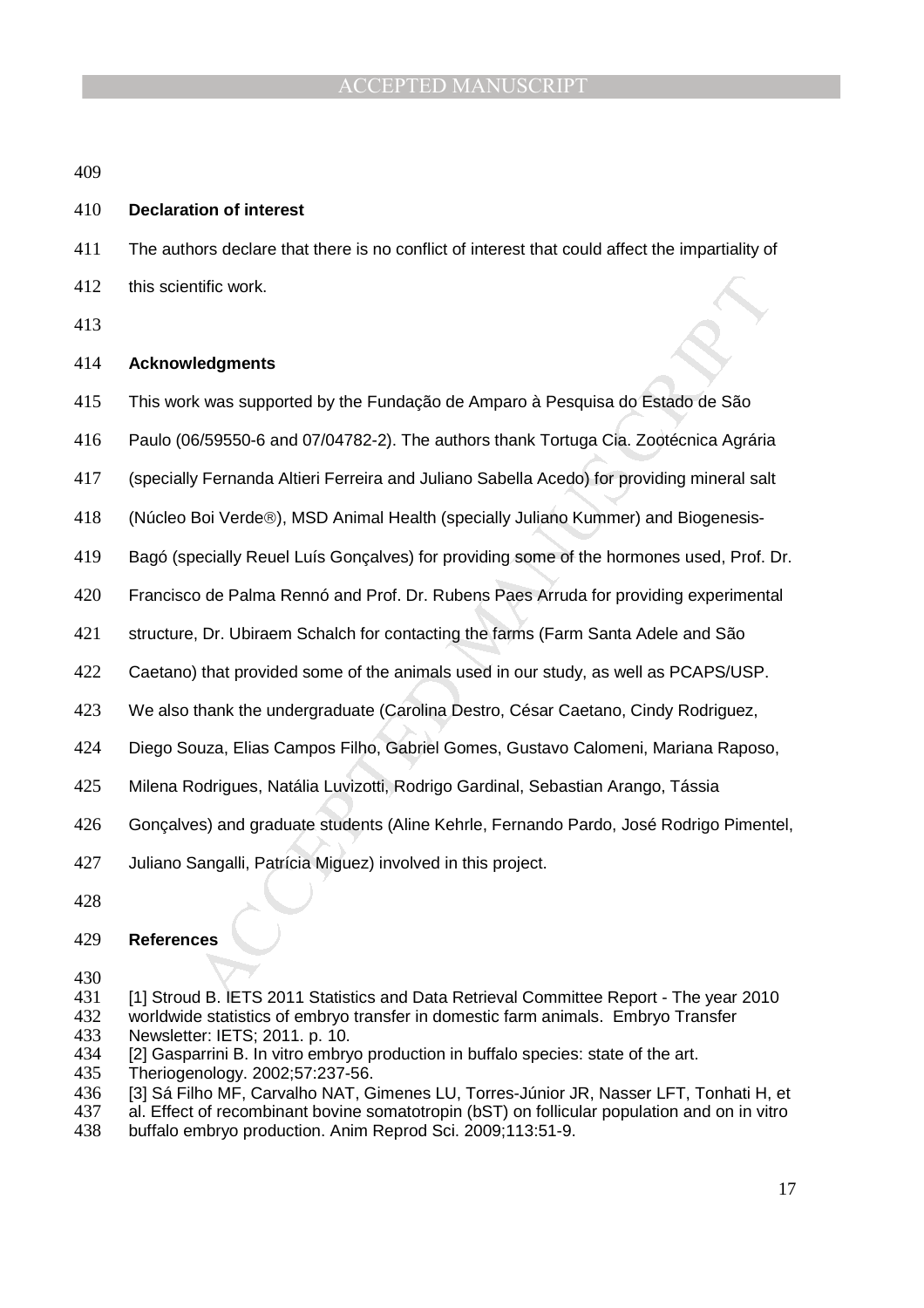- 439 [4] Neglia G, Gasparrini B, Caracciolo di Brienza V, Di Palo R, Campanile G, Antonio
- 440 Presicce G, et al. Bovine and buffalo in vitro embryo production using oocytes derived
- 441 from abattoir ovaries or collected by transvaginal follicle aspiration. Theriogenology.<br>442 2003:59:1123-30. 442 2003;59:1123-30.
- 443 [5] Neglia G, Gasparrini B, Vecchio D, Boccia L, Varricchio E, Di Palo R, et al. Long term<br>444 effect of ovum pick-up in buffalo species. Anim Reprod Sci. 2011:123:180-6.
- effect of ovum pick-up in buffalo species. Anim Reprod Sci. 2011;123:180-6.<br>445 **Fig. Carvalho NA. Baruselli PS. Zicarelli L. Madureira EH. Visintin JA. D'Occhi**
- 445 [6] Carvalho NA, Baruselli PS, Zicarelli L, Madureira EH, Visintin JA, D'Occhio MJ. Control
- 446 of ovulation with a GnRH agonist after superstimulation of follicular growth in buffalo:<br>447 fertilization and embryo recovery. Theriogenology. 2002:58:1641-50. fertilization and embryo recovery. Theriogenology. 2002;58:1641-50.
- 448 [7] Drost M. Bubaline versus bovine reproduction. Theriogenology. 2007;68:447-9.
- 449 [8] Baruselli PS, Soares JG, Gimenes LU, Monteiro BM, Olazarri MJ, Carvalho NAT.
- 450 Control of buffalo follicular dynamics for artificial Insemination, superovulation and in vitro
- 451 embryo production. Buffalo Bulletin. 2013;32:160-76. [9] Lonergan P, Monaghan P, Rizos D, Boland MP, Gordon I. Effect of follicle size on
- 453 bovine oocyte quality and developmental competence following maturation, fertilization,<br>454 and culture in vitro, Mol Reprod Dev, 1994:37:48-53.
- and culture in vitro. Mol Reprod Dev. 1994;37:48-53.
- 455 [10] Seneda M, Esper C, Garcia J, Oliveira J, Vantini R. Relationship between follicle size 456 and ultrasound-guided transvaginal oocyte recovery. Anim Reprod Sci. 2001;67:37 - 43.
- 457 [11] Raghu HM, Nandi S, Reddy SM. Follicle size and oocyte diameter in relation to
- 458 developmental competence of buffalo oocytes <i>in vitro</i>. Reproduction, Fertility and<br>459 Development, 2002:14:55-61. Development. 2002:14:55-61.
- 460 [12] Otoi T, Yamamoto K, Koyama N, Tachikawa S, Suzuki T. Bovine oocyte diameter in 461 relation to developmental competence. Theriogenology. 1997;48:769-74.
- 462 [13] Blondin P, Sirard MA. Oocyte and follicular morphology as determining characteristics
- 463 for developmental competence in bovine oocytes. Molecular Reproduction and 464 Development. 1995:54-62.
- 465 [14] Hendriksen PJ, Steenweg WN, Harkema JC, Merton JS, Bevers MM, Vos PL, et al.
- 466 Effect of different stages of the follicular wave on in vitro developmental competence of 467 bovine oocytes. Theriogenology. 2004;61:909-20.
- 468 [15] Machatkova M, Jokesova E, Petelikova J, Dvoracek V. Developmental competence 469 of bovine embryos derived from oocytes collected at various stages of the estrous cycle.<br>470 Theriogenology, 1996:45:801 - 10.
- Theriogenology. 1996;45:801 10.
- show With Gontzelle D. Ziczaelli L., Madureira EH, Visintin JA, D'Occhio MJ, Contino<br>non with GMRH agonst affer superstimutation of follicular growth in buffalo<br>in on with a GMRH agonst affer superstimution of follicular g 471 [16] Machatkova M, Krausova K, Jokesova E, Tomanek M. Developmental competence of 472 bovine oocytes: effects of follicle size and the phase of follicular wave on in vitro embryo<br>473 production. Theriogenology. 2004:61:329-35. production. Theriogenology. 2004;61:329-35.
- 474 [17] Machatkova M, Jokesova E, Horky F, Krepelova A. Utilization of the growth phase of 475 the first follicular wave for bovine oocyte collection improves blastocyst production.
- the first follicular wave for bovine oocyte collection improves blastocyst production.
- 476 Theriogenology. 2000;54:543 50.
- 477 [18] Merton JS, de Roos APW, Mullaart E, de Ruigh L, Kaal L, Vos PLAM, et al. Factors 478 affecting oocyte quality and quantity in commercial application of embryo technologies in
- 479 the cattle breeding industry. Theriogenology. 2003;59:651-74.
- 480 [19] Vassena R, Mapletoft R, Allodi S, Singh J, Adams G. Morphology and developmental
- 481 competence of bovine oocytes relative to follicular status. Theriogenology. 2003;60:923 -
- 482 32.<br>483 [20] [20] Melo DS. Produção in vitro de embriões derivados de oócitos obtidos em diferentes
- 
- 484 fases da onda folicular de vacas Nelore (Bos taurus indicus). Faculdade de Ciências<br>485 Agrárias e Veterinárias. Universidade Estadual Paulista. Jaboticabal.: UNESP-Jaboti Agrárias e Veterinárias, Universidade Estadual Paulista, Jaboticabal.: UNESP-Jaboticabal; 486 2007.
- 487 [21] Paula-Lopes F, CC C, Al-Katanani Y, CE K, Rivera R, Tekin S, et al. Genetic
- 488 divergence in cellular resistance to heat shock in cattle: differences between breeds
- 489 developed in temperate versus hot climates in responses of preimplantation embryos,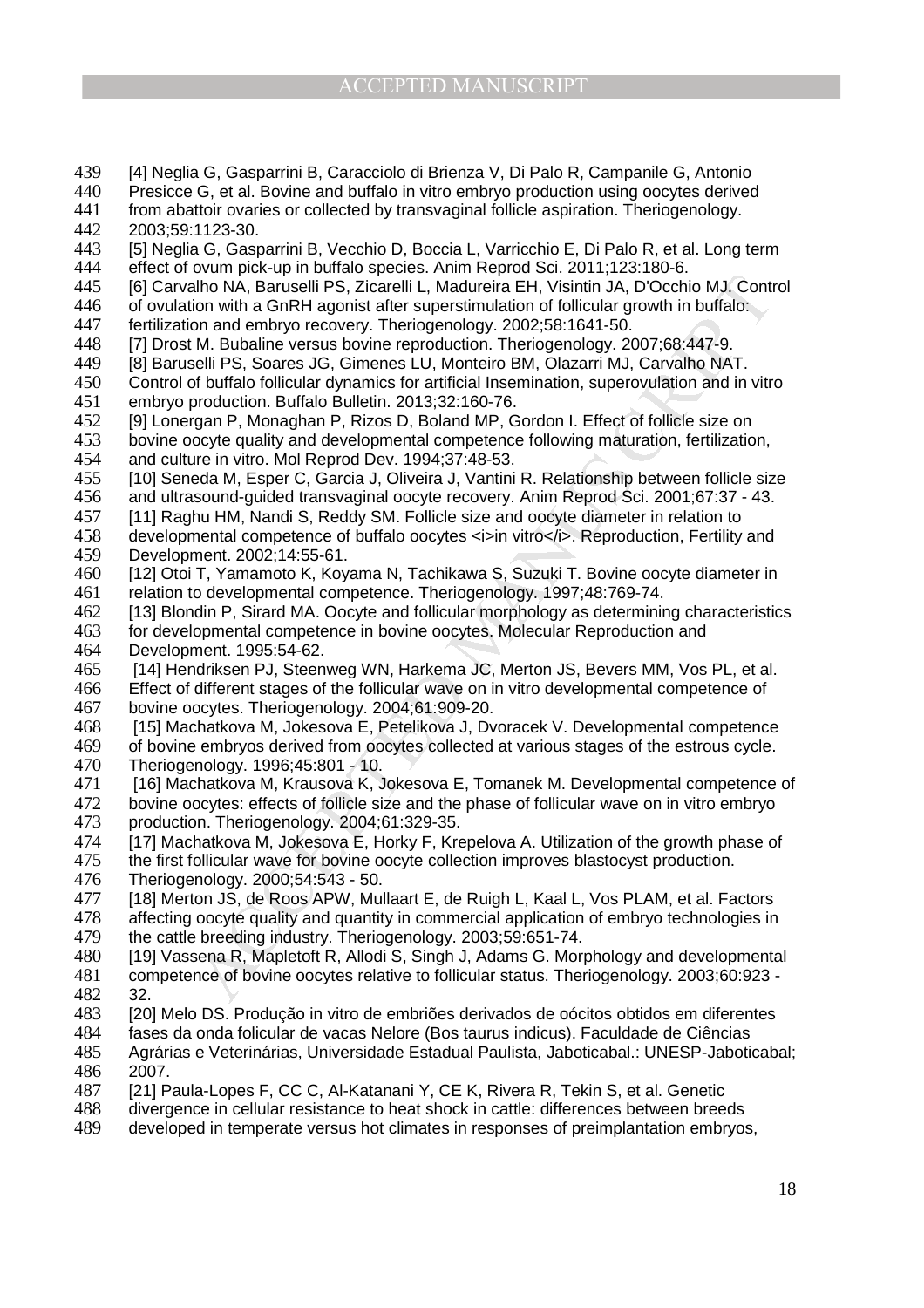- 490 reproductive tract tissues and lymphocytes to increased culture temperatures.<br>491 Reproduction, 2003:125:285-94.
- 491 Reproduction. 2003;125:285-94.
- 492 [22] Lopes AS, Martinussen T, Greve T, Callesen H. Effect of Days Post-Partum, Breed<br>493 and Ovum Pick-Up Scheme on Bovine Oocyte Recovery and Embryo Development.
- and Ovum Pick-Up Scheme on Bovine Oocyte Recovery and Embryo Development.
- 494 Reprod Domest Anim. 2006;41:196-203.
- 495 [23] Escalona F, Mercado J, Rodriguez A, Rodríguez-Sallaberry C, Kowalsky AA.<br>496 Different response of Bos indicus vs. Bos taurus oocyte on maturation, cleavage a Different response of Bos indicus vs. Bos taurus oocyte on maturation, cleavage and
- 497 embryo development under in vitro system. Reproduction Domestic Animal 2008;43:188.<br>498 [24] Ferreira RM, Ayres H, Chiaratti MR, Ferraz ML, Araújo AB, Rodrigues CA, et al. The
- [24] Ferreira RM, Ayres H, Chiaratti MR, Ferraz ML, Araújo AB, Rodrigues CA, et al. The
- 499 low fertility of repeat-breeder cows during summer heat stress is related to a low oocyte 500 competence to develop into blastocysts. J Dairy Sci. 2011;94:2383-92.
- 501 [25] Sirard M-A. Follicle environment and quality of in vitro matured oocytes. Journal of
- 502 Assisted Reproduction and Genetics. 2011;28:483-8.<br>503 [26] Brevini-Gandolfi TA, Gandolfi F. The maternal le [26] Brevini-Gandolfi TA, Gandolfi F. The maternal legacy to the embryo: cytoplasmic
- 504 components and their effects on early development. Theriogenology. 2001;55:1255-76.<br>505 [27] Dieleman SJ. Hendriksen PJM. Viuff D. Thomsen PD. Hyttel P. Kniin HM. et al.
- [27] Dieleman SJ, Hendriksen PJM, Viuff D, Thomsen PD, Hyttel P, Knijn HM, et al.
- 506 Effects of in vivo prematuration and in vivo final maturation on developmental capacity and 507 quality of pre-implantation embryos. Theriogenology. 2002;57:5-20.
- 508 [28] Ginther OJ, Knopf L, Kastelic JP. Temporal associations among ovarian events in
- 509 cattle during oestrous cycles with two and three follicular waves. Journal of Reproduction<br>510 and Fertility. 1989:87:223-30. and Fertility. 1989:87:223-30.
- 511 [29] Baruselli PS, Mucciolo RG, Visintin JA, Viana WG, Arruda RP, Madureira EH, et al.
- 512 Ovarian follicular dynamics during the estrous cycle in buffalo (Bubalus bubalis).
- 513 Theriogenology. 1997;47:1531-47.
- 514 [30] Noseir W. Ovarian follicular activity and hormonal profile during estrous cycle in cows:
- 515 the development of 2 versus 3 waves. Reproductive Biology and Endocrinology.
- 516 2003;1:50.<br>517 [31] Hendri
- [31] Hendriksen PJM, Vos PLAM, Steenweg WNM, Bevers MM, Dieleman SJ. Bovine
- 518 follicular development and its effect on the in vitro competence of oocytes.<br>519 Theriogenology. 2000:53:11-20.
- 519 Theriogenology. 2000;53:11-20.
- 520 [32] de Wit AA, Wurth YA, Kruip TA. Effect of ovarian phase and follicle quality on<br>521 morphology and developmental capacity of the bovine cumulus-oocyte complex. J
- morphology and developmental capacity of the bovine cumulus-oocyte complex. J Anim 522 Sci. 2000;78:1277-83.
- response of Bos indicus w.s. Bos tauws occete on maturation, cleavage and<br>testelopment under in wtro system. Reproduction Domestic Arian 2008-43:188<br>eira RM, Ayres H, Chiaratti MR, Ferraz ML, Araújo AB, Rodrigues CA, et al 523 [33] Sartori R, Fricke PM, Ferreira JCP, Ginther OJ, Wiltbank MC. Follicular deviation and 524 acquisition of ovulatory capacity in bovine follicles. Biology of Reproduction. 2001;65:1403-
- 525 9.<br>526 [3 526 [34] Bó GA, Baruselli PS, Martinez MF. Pattern and manipulation of follicular development 527 in Bos indicus cattle. Anim Reprod Sci. 2003;78:307-26.
- 528 [35] Sartori R, Barros CM. Reproductive cycles in Bos indicus cattle. Anim Reprod Sci.<br>529 2011:124:244-50. 529 2011;124:244-50.
- 530 [36] Figueiredo RA, Barros CM, Pinheiro OL, Soler JMP. Ovarian follicular dynamics in 531 Nelore breed (Bos indicus) cattle. Theriogenology. 1997;47:1489-505.
- 532 [37] Baldrighi JM, Siqueira AF, Assis PM, Sá Filho MF, Visintin JA, Nogueira GP, et al.<br>533 Hormonal evaluation during the ovulatory cycle of Holstein. Gir and Buffalo heifers at th
- 533 Hormonal evaluation during the ovulatory cycle of Holstein, Gir and Buffalo heifers at the<br>534 Same environment and nutritional management. Reunião Anual da Sociedade Brasileira
- same environment and nutritional management. Reunião Anual da Sociedade Brasileira
- 535 de Tecnologia de Embriões. Praia do Forte -BA- Brazil: Animal Reproduction; 2013. p. 415.
- 537 [38] Carvalho JBP, Carvalho NAT, Reis EL, Nichi M, Souza AH, Baruselli PS. Effect of
- 538 early luteolysis in progesterone-based timed AI protocols in Bos indicus, Bos indicus×Bos
- 539 taurus, and Bos taurus heifers. Theriogenology. 2008;69:167-75.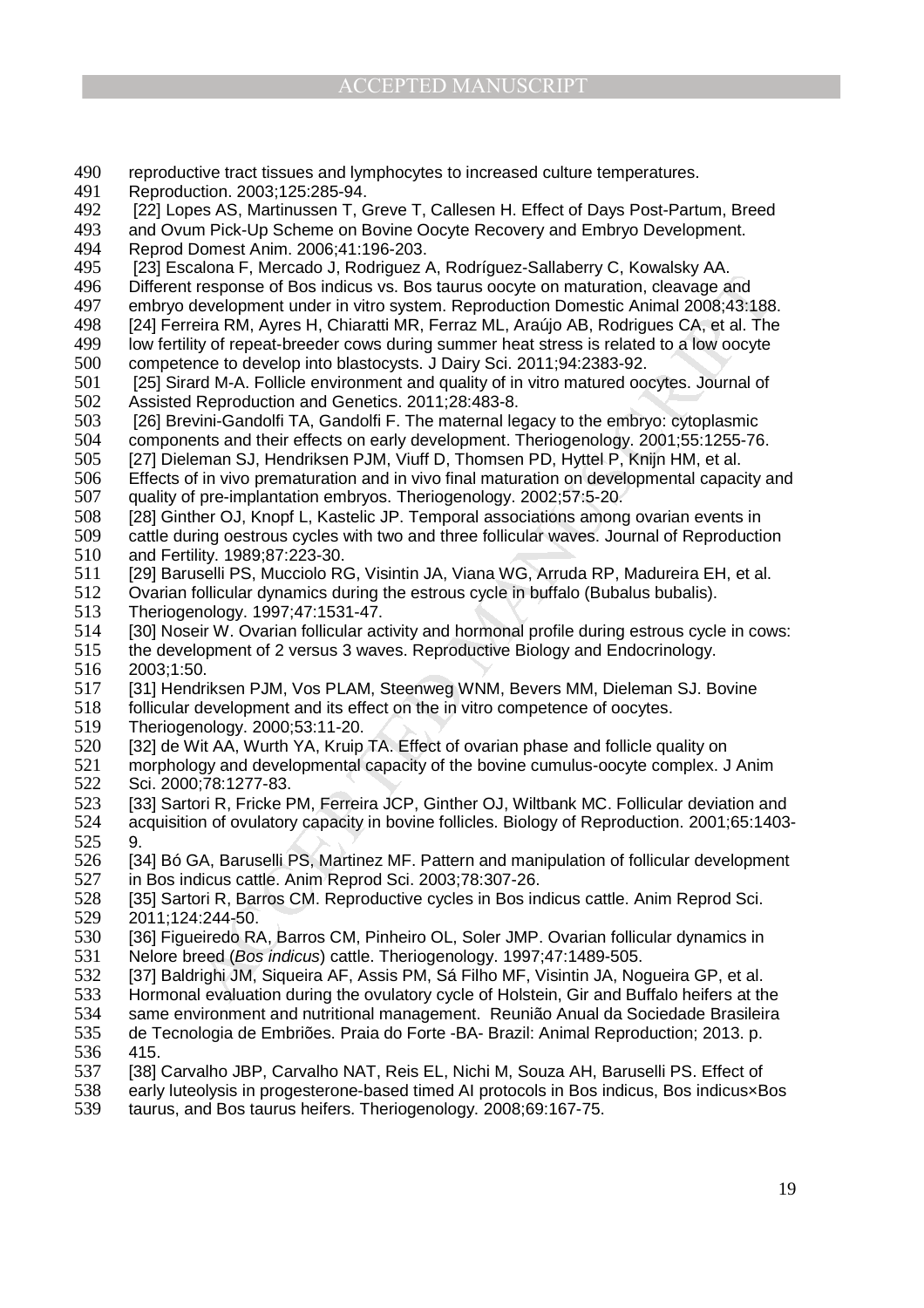- 540 [39] Gimenes LU, Sá Filho MF, Carvalho NAT, Torres-Júnior JRS, Souza AH, Madureira<br>541 EH, et al. Follicle deviation and ovulatory capacity in Bos indicus heifers. Theriogenology
- 541 EH, et al. Follicle deviation and ovulatory capacity in Bos indicus heifers. Theriogenology.
- 542 2008;69:852-8.<br>543 [40] Gimenes L [40] Gimenes LU, Carvalho NAT, Sá Filho MF, Vannucci FS, Torres-Júnior JRS, Ayres H,
- 
- 544 et al. Ultrasonographic and endocrine aspects of follicle deviation, and acquisition of 545 ovulatory capacity in buffalo (Bubalus bubalis) heifers. Anim Reprod Sci. 2011;123:1
- 545 ovulatory capacity in buffalo (Bubalus bubalis) heifers. Anim Reprod Sci. 2011;123:175-9.<br>546 [41] Pontes JHF, Silva KCF, Basso AC, Rigo AG, Ferreira CR, Santos GMG, et al. Large-1411 Pontes JHF, Silva KCF, Basso AC, Rigo AG, Ferreira CR, Santos GMG, et al. Large-
- 547 scale in vitro embryo production and pregnancy rates from Bos taurus, Bos indicus, and<br>548 indicus-taurus dairy cows using sexed sperm. Theriogenology. 2010:74:1349-55.
- indicus-taurus dairy cows using sexed sperm. Theriogenology. 2010;74:1349-55.
- 549 [42] Pontes JHF, Melo Sterza FA, Basso AC, Ferreira CR, Sanches BV, Rubin KCP, et al.
- 550 Ovum pick up, in vitro embryo production, and pregnancy rates from a large-scale
- 551 commercial program using Nelore cattle (Bos indicus) donors. Theriogenology.
- 552 2011;75:1640-6.<br>553 [43] Gandra JR. [43] Gandra JR, Freitas JE, Barletta RV, Filho MM, Gimenes LU, Vilela FG, et al.
- 554 Productive performance, nutrient digestion and metabolism of Holstein (Bos taurus) and<br>555 Nellore (Bos taurus indicus) cattle and Mediterranean Buffaloes (Bubalis bubalis) fed witl
- Nellore (Bos taurus indicus) cattle and Mediterranean Buffaloes (Bubalis bubalis) fed with
- 556 corn-silage based diets. Livestock Science. 2011;140:283-91.
- 557 [44] Gimenes LU, Fantinato Neto P, Arango JSP, Ayres H, Baruselli PS. Follicular
- 558 dynamics of Bos indicus, Bos taurus and Bubalus bubalis heifers treated with norgestomet 559 ear implant associated or not to injectable progesterone. Animal Reproduction.<br>560 2009:6:256.
- 2009:6:256.
- 561 [45] Leibfried L, First NL. Characterization of Bovine Follicular Oocytes and Their Ability to 562 Mature In Vitro. J Anim Sci. 1979;48:76-86.
- 563 [46] Bavister BD, Yanagimachi R. The Effects of Sperm Extracts and Energy Sources on
- 564 the Motility and Acrosome Reaction of Hamster Spermatozoa in vitro. Biology of 565 Reproduction. 1977;16:228-37.
- 566 [47] Tervit HR, Whittingham DG, Rowson LEA. Sucessfull culture in vitro of sheep and 567 cattle ova. Journal of Reproduction and Fertility. 1972;30:493-7.
- 568 [48] Wright JM. Photographic illustrations of embryo developmental stage and quality
- 569 codes. In: Stringfellow DA, Seidel SM, editors. Manual of the International Embryo
- ies JHF, Silva KCF, Basso AC, Rigo AG, Ferreira GR, Santos GMG, et al. Large<br>thes JHF, Silva KCF, Basso AC, Rigo AG, Ferreira GR, Santos GMG, et al. Large<br>thes JHF, Silva KCF, Basso AC, Rigo AG, Ferreira GR, Santos Bota (1 570 Transfer Society. Savoy, IL, USA: IETS; 1998. p. 167-70.<br>571 [49] Ramos AF, Rumpf R, Câmara JU, Mollo MR, Pivato 571 [49] Ramos AF, Rumpf R, Câmara JU, Mollo MR, Pivato I, Marques Jr AP, et al. Effect of 572 follicular wave synchronization on in vitro embryo production in heifers. Anim Reprod Sci. 573 2010;117:201-7.
- 574 [50] Hansen PJ. Exploitation of genetic and physiological determinants of embryonic
- 575 resistance to elevated temperature to improve embryonic survival in dairy cattle during<br>576 heat stress. Theriogenology. 2007:68:S242-S9. heat stress. Theriogenology. 2007;68:S242-S9.
- 577 [51] Hansen PJ. Physiological and cellular adaptations of zebu cattle to thermal stress.
- 578 Anim Reprod Sci. 2004;82-83:349-60.<br>579 [52] Simpson RB, Chase CC, Spicer L
- [52] Simpson RB, Chase CC, Spicer LJ, Vernon RK, Hammond AC, Rae DO. Effect of
- 580 exogenous insulin on plasma and follicular insulin-like growth factor I, insulin-like growth
- 581 factor binding protein activity, follicular oestradiol and progesterone, and follicular growth in
- 582 superovulated Angus and Brahman cows. Journal of Reproduction and Fertility.<br>583 1994:102:483-92.
- 583 1994;102:483-92.<br>584 [53] Alvarez P. Sp [53] Alvarez P, Spicer LJ, Chase CC, Payton ME, Hamilton TD, Stewart RE, et al. Ovarian
- 585 and endocrine characteristics during an estrous cycle in Angus, Brahman, and Senepol<br>586 cows in a subtropical environment. J Anim Sci. 2000:78:1291-302.
- cows in a subtropical environment. J Anim Sci. 2000;78:1291-302.
- 587 [54] Nuttinck F, Charpigny G, Mermillod P, Loosfelt H, Meduri G, Freret S, et al.
- 588 Expression of components of the insulin-like growth factor system and gonadotropin
- 589 receptors in bovine cumulus–oocyte complexes during oocyte maturation. Domest Anim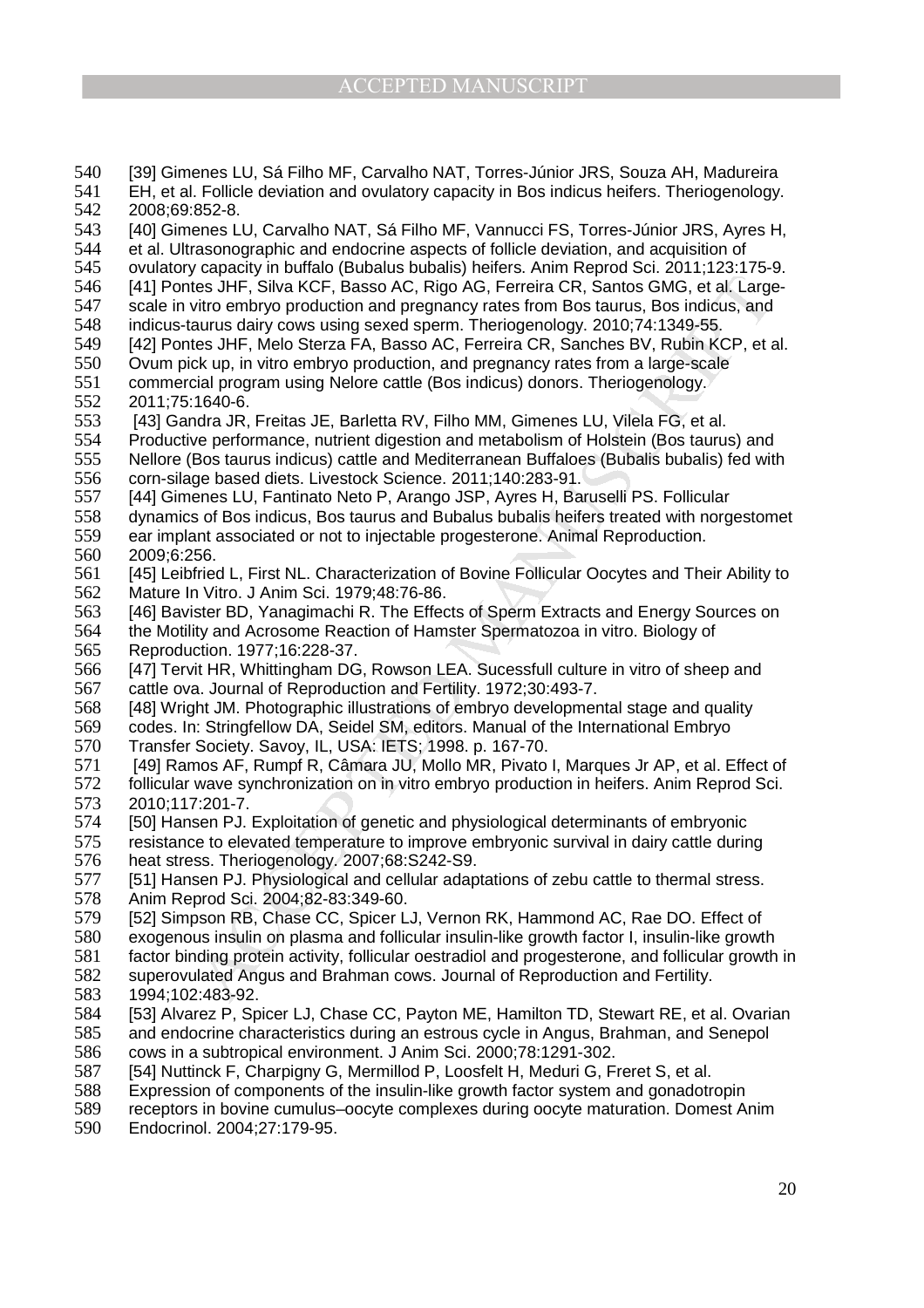- [55] Sakaguchi M, Dominko T, Yamauchi N, Leibfried-Rutledge M, Nagai T, First N.
- 592 Possible mechanism for acceleration of meiotic progression of bovine follicular oocytes by<br>593 growth factors in vitro. Reproduction. 2002:123:135-42. 593 growth factors in vitro. Reproduction. 2002;123:135-42.<br>594 [56] Velazquez MA. Zaraza J. Oropeza A. Webb R. Nier
- [56] Velazquez MA, Zaraza J, Oropeza A, Webb R, Niemann H. The role of IGF1 in the in
- 595 vivo production of bovine embryos from superovulated donors. Reproduction.<br>596 2009:137:161-80.

596 2009;137:161-80.<br>597 571 Van Tv L. Chu

- Ty L, Chupin D, Driancourt MA. Ovarian follicular populations in buffaloes and<br>him Reprod Sci. 1989;19:171-8.<br>MANUSCRIP ACCEPTED AND SIGNAL ARE PRESENTED AND MINUSCRIPTED ON MANUSCRIPTED AND A Drive occupe recovery and qua [57] Van Ty L, Chupin D, Driancourt MA. Ovarian follicular populations in buffaloes and cows. Anim Reprod Sci. 1989;19:171-8.
- [58] Gupta V, Manik RS, Chauhan MS, Singla SK, Akshey YS, Palta P. Repeated
- ultrasound-guided transvaginal oocyte retrieval from cyclic Murrah buffaloes (Bubalus bubalis): Oocyte recovery and quality. Anim Reprod Sci. 2006;91:89-96.
- [59] Mondadori RG, Santin TR, Fidelis AAG, Name KPO, da Silva JS, Rumpf R, et al.
- Ultrastructure of in vitro oocyte maturation in buffalo ( Bubalus bubalis). Zygote. 2010;18:309-14.
- [60] Mondadori RG, Santin TR, Fidelis AAG, Porfírio EP, Báo SN. Buffalo (Bubalus
- bubalis) Pre-antral Follicle Population and Ultrastructural Characterization of Antral Follicle
- Oocyte. Reprod Domest Anim. 2010;45:33-7.
- [61] Boni R, Roelofsen MWM, Pieterse MC, Kogut J, Kruip T. Follicular dynamics,
- repeatability and predictability of follicular recruitment in cows undergoing repeated
- follicular puncture. Theriogenology. 1997;48:277-89.
- [62] Kruip TAM, Boni R, Wurth YA, Roelofsen MWM, Pieterse MC. Potential use of ovum
- pick-up for embryo production and breeding in cattle. Theriogenology. 1994;42:675-84.
- 
- 
-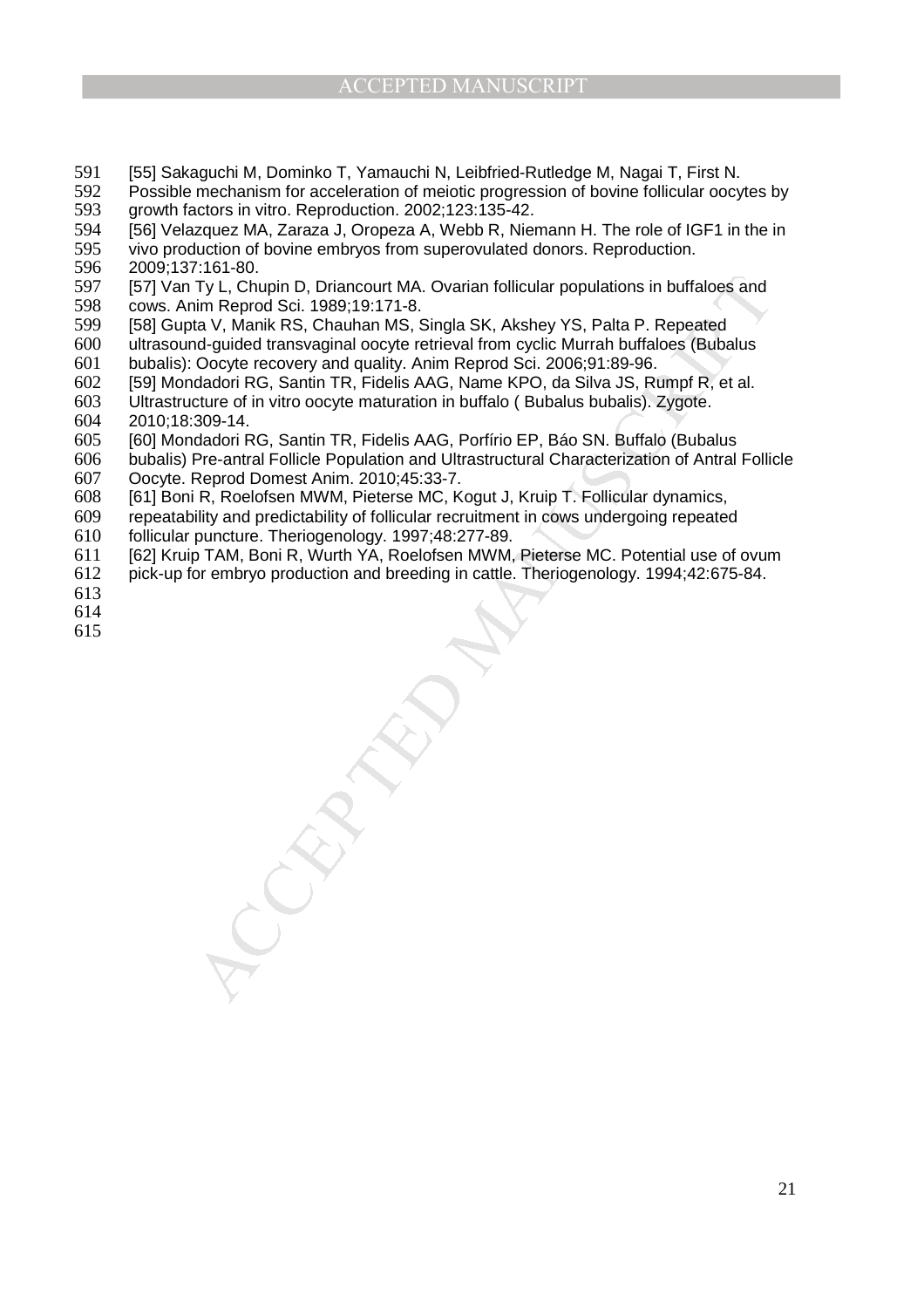## 616 **Table 1.** P Values of main effects (genetic group – GEN; time of OPU relative to follicular wave emergence – DAY; and replicate – REP) and

617 their interactions.

| Table 1.                              | P Values of main effects (genetic group - GEN; time of OPU relative to follicular wave emergence - DAY; and replicate - REP) and |            |            |            |                |                |                |                    |  |  |  |  |
|---------------------------------------|----------------------------------------------------------------------------------------------------------------------------------|------------|------------|------------|----------------|----------------|----------------|--------------------|--|--|--|--|
| their interactions.                   |                                                                                                                                  |            |            |            |                |                |                |                    |  |  |  |  |
|                                       |                                                                                                                                  | P Value    |            |            |                |                |                |                    |  |  |  |  |
|                                       |                                                                                                                                  | <b>GEN</b> | <b>DAY</b> | <b>REP</b> | <b>GEN*DAY</b> | <b>GEN*REP</b> | <b>DAY*REP</b> | <b>GEN*DAY*REP</b> |  |  |  |  |
| <b>Number of visualized follicles</b> |                                                                                                                                  | 50.01      | 0.82       | 0.08       | 0.88           | 50.01          | 0.93           | 0.99               |  |  |  |  |
| Number of total oocytes               |                                                                                                                                  | < 0.01     | 0.56       | 0.05       | 0.90           | 0.03           | 0.37           | 0.39               |  |  |  |  |
| Recovery rate (%)                     |                                                                                                                                  | 0.07       | 0.41       | 0.52       | 0.30           | 0.64           | 0.49           | 0.23               |  |  |  |  |
| Number of viable oocytes              |                                                                                                                                  | < 0.01     | 0.06       | 0.01       | 0.46           | < 0.01         | 0.16           | 0.44               |  |  |  |  |
| Percentage of viable oocytes (%)      |                                                                                                                                  | 0.01       | 0.48       | 0.01       | 0.38           | 0.05           | 0.28           | 0.45               |  |  |  |  |
| Number of cleaved embryos             |                                                                                                                                  | < 0.01     | 0.15       | 0.02       | 0.68           | <0.01          | 0.53           | 0.45               |  |  |  |  |
| Cleavage rate (%)                     |                                                                                                                                  | 0.02       | 0.62       | < 0.01     | 0.65           | 0.01           | 0.62           | 0.06               |  |  |  |  |
| <b>Number of blastocysts</b>          |                                                                                                                                  | < 0.01     | 0.76       | < 0.01     | 0.62           | 0.28           | 0.37           | 0.48               |  |  |  |  |
| Blastocyst rate (%)                   |                                                                                                                                  | < 0.01     | 0.36       | < 0.01     | 0.56           | 0.36           | 0.32           | 0.68               |  |  |  |  |
| Number of hatched blastocysts         |                                                                                                                                  | < 0.01     | 0.56       | 0.01       | 0.62           | 0.20           | 0.69           | 0.85               |  |  |  |  |
| Hatching rate (%)                     |                                                                                                                                  | 0.13       | 0.68       | 0.02       | 0.66           | 0.15           | 0.76           | 0.94               |  |  |  |  |
|                                       |                                                                                                                                  | 0.35       |            |            | 0.11           |                |                |                    |  |  |  |  |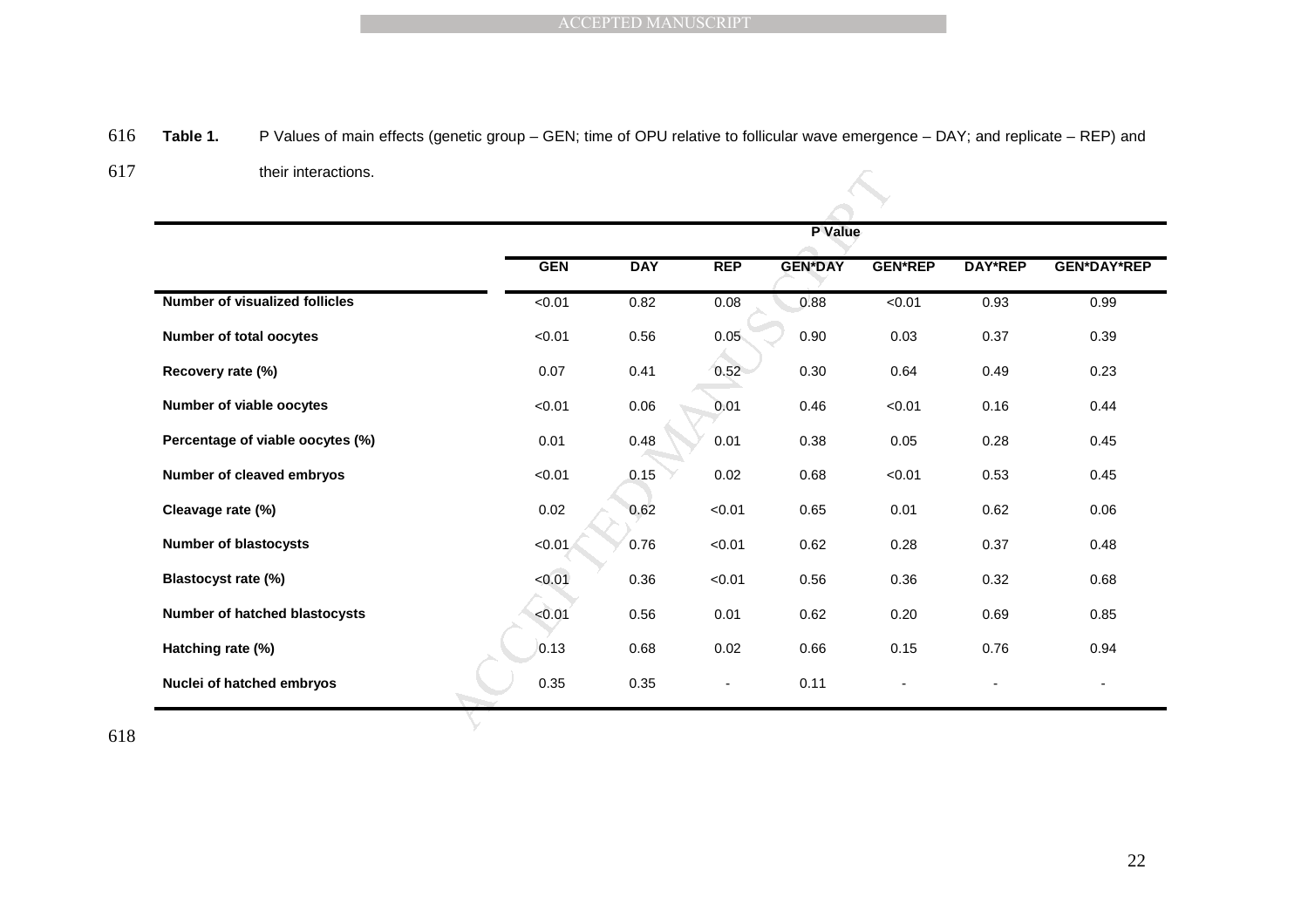- 619 Table 2. Effect of OPU performed at different times after follicular wave emergence (D1, D3 or D5) in three different genetic groups (Nelore NEL,
- 620 Holstein HOL, and buffalo BUF) on oocyte recovery, quality, and developmental competence.

| <b>BUF</b><br><b>BUF</b><br><b>NEL</b><br><b>HOL</b><br><b>BUF</b><br><b>NEL</b><br>HOL<br><b>HOL</b><br><b>NEL</b><br><b>GEN*</b><br><b>DAY</b><br><b>GEN</b><br><b>DAY</b><br>$(n=3)$<br>$(n=3)$<br>$(n=3)$<br>$(n=3)$<br>$(n=3)$<br>$(n=3)$<br>$(n=3)$<br>$(n=3)$<br>$(n=3)$<br><b>Number of replicates</b><br>6<br>6<br>6<br>$19.4 \pm 1.5$<br>$21.5 \pm 2.2$<br>$18.8 \pm 1.6$<br>0.82<br>0.88<br><b>Number of visualized follicles</b><br>$38.8 \pm 3.0$<br>$23.1 \pm 2.6$<br>$18.1 \pm 1.4$<br>$42.2 \pm 4.4$<br>$21.7 \pm 2.3$<br>$42.0 \pm 3.6$<br>< 0.01<br>0.56<br>0.90<br>Number of total oocytes<br>$13.8 \pm 1.8$<br>14.7 $\pm$ 1.9<br>$16.2 \pm 2.2$<br>$13.9 \pm 1.6$<br>$38.5 \pm 4.3$<br>$16.2 \pm 2.3$<br>$15.7 \pm 2.0$<br>< 0.01<br>$35.2 \pm 4.8$<br>$37.5 \pm 4.4$<br>$79.5 \pm 4.7$<br>$57.3 \pm 4.5$<br>$83.4 \pm 3.8$<br>$68.4 \pm 6.9$<br>$83.9 \pm 4.4$<br>$74.4 \pm 6.7$<br>0.07<br>0.30<br>$74.8 \pm 5.4$<br>$73.4 \pm 4.5$<br>$69.6 \pm 4.7$<br>0.41<br>$24.7 \pm 3.5$<br>$9.6 \pm 1.4$<br>$26.2 \pm 2.7$<br>$8.7 \pm 1.3$<br>< 0.01<br>0.06<br>0.46<br>$7.1 \pm 1.1$<br>$7.9 \pm 0.9$<br>$25.9 \pm 3.2$<br>$9.5 \pm 1.5$<br>$10.6 \pm 1.8$<br>$66.3 \pm 3.8$<br>$69.1 \pm 2.6$<br>0.48<br>0.38<br>Percentage of viable oocytes<br>$68.6 \pm 4.1$<br>$53.8 \pm 4.0$<br>$59.5 \pm 5.1$<br>$68.6 \pm 2.7$<br>$58.0 \pm 3.6$<br>$61.2 \pm 3.3$<br>$56.8 \pm 4.8$<br>0.01<br>< 0.01<br>0.15<br>0.68<br>$20.6 \pm 3.2$<br>$4.5 \pm 0.5$<br>$21.6 \pm 2.7$<br>$5.5 \pm 1.1$<br>$5.9 \pm 0.8$<br>$21.1 \pm 2.3$<br>$5.9 \pm 1.0$<br>$5.1 \pm 0.9$<br>$4.1 \pm 0.6$<br>0.02<br>0.62<br>0.65<br>Cleavage rate (%)<br>$57.4 \pm 7.0$<br>$82.4 \pm 3.6$<br>$62.5 \pm 5.8$<br>$61.4 \pm 5.4$<br>$85.1 \pm 2.2$<br>68.1 $\pm$ 5.0<br>$80.3 \pm 2.5$<br>$59.7 \pm 5.9$<br>$61.1 \pm 5.0$<br>0.62<br>$7.2 \pm 1.7$<br>$1.1 \pm 0.4$<br>$1.1 \pm 0.3$<br>$7.7 \pm 1.5$<br>$1.2 \pm 0.3$<br>$0.4 \pm 0.1$<br>$6.9 \pm 1.5$<br>$1.1 \pm 0.4$<br>$0.6 \pm 0.2$<br>< 0.01<br>0.76<br>Number of blastocysts on D7<br>0.36<br>0.56<br>Blastocyst rate (%)<br>< 0.01<br>$28.1 \pm 5.6$<br>$16.6 \pm 5.2$<br>$14.5 \pm 4.0$<br>$28.4 \pm 4.7$<br>$15.7 \pm 5.9$<br>$6.3 \pm 2.3$<br>$28.4 \pm 4.8$<br>$10.0 \pm 3.7$<br>$10.0 \pm 3.6$<br>$4.1 \pm 1.0$<br>0.56<br>0.62<br>Number of hatched blastocysts<br>$3.7 \pm 1.1$<br>$0.4 \pm 0.2$<br>$0.3 \pm 0.2$<br>$0.4 \pm 0.2$<br>$3.4 \pm 0.7$<br>$0.3 \pm 0.1$<br>$0.2 \pm 0.1$<br>< 0.01<br>$0.4 \pm 0.3$<br>0.66<br>0.13<br>0.68<br>Hatching rate (%)<br>$40.7 \pm 9.1$<br>$28.9 \pm 14.9$<br>$38.3 \pm 14.5$<br>$52.9 \pm 8.4$<br>$22.2 \pm 8.8 \pm$<br>$28.6 \pm 18.4$<br>$52.5 \pm 8.3$<br>$23.3 \pm 13.7$<br>$35.7 \pm 18.0$<br>0.11<br>Nuclei of hatched embryos<br>$116.5 \pm 23.0$<br>$225.1 \pm 35.3$<br>0.35<br>0.35<br>$173.0 \pm 9.1$<br>$185.1 \pm 9.0$<br>199.5±16.0<br>$191.3 \pm 38.6$<br>$168.9 \pm 9.1$<br>175.5±17.2<br>183.5±73.5 |                           | D <sub>1</sub> |  | $\overline{D3}$ |  | D <sub>5</sub> |  | <b>P VALUE</b> |                           |
|---------------------------------------------------------------------------------------------------------------------------------------------------------------------------------------------------------------------------------------------------------------------------------------------------------------------------------------------------------------------------------------------------------------------------------------------------------------------------------------------------------------------------------------------------------------------------------------------------------------------------------------------------------------------------------------------------------------------------------------------------------------------------------------------------------------------------------------------------------------------------------------------------------------------------------------------------------------------------------------------------------------------------------------------------------------------------------------------------------------------------------------------------------------------------------------------------------------------------------------------------------------------------------------------------------------------------------------------------------------------------------------------------------------------------------------------------------------------------------------------------------------------------------------------------------------------------------------------------------------------------------------------------------------------------------------------------------------------------------------------------------------------------------------------------------------------------------------------------------------------------------------------------------------------------------------------------------------------------------------------------------------------------------------------------------------------------------------------------------------------------------------------------------------------------------------------------------------------------------------------------------------------------------------------------------------------------------------------------------------------------------------------------------------------------------------------------------------------------------------------------------------------------------------------------------------------------------------------------------------------------------------------------------------------------------------------------------------------------------------------------------------------------------------------------------------------------------------------------------------------------------------------------------------|---------------------------|----------------|--|-----------------|--|----------------|--|----------------|---------------------------|
|                                                                                                                                                                                                                                                                                                                                                                                                                                                                                                                                                                                                                                                                                                                                                                                                                                                                                                                                                                                                                                                                                                                                                                                                                                                                                                                                                                                                                                                                                                                                                                                                                                                                                                                                                                                                                                                                                                                                                                                                                                                                                                                                                                                                                                                                                                                                                                                                                                                                                                                                                                                                                                                                                                                                                                                                                                                                                                               |                           |                |  |                 |  |                |  |                | <b>GEN*</b><br><b>REP</b> |
| < 0.01                                                                                                                                                                                                                                                                                                                                                                                                                                                                                                                                                                                                                                                                                                                                                                                                                                                                                                                                                                                                                                                                                                                                                                                                                                                                                                                                                                                                                                                                                                                                                                                                                                                                                                                                                                                                                                                                                                                                                                                                                                                                                                                                                                                                                                                                                                                                                                                                                                                                                                                                                                                                                                                                                                                                                                                                                                                                                                        |                           |                |  |                 |  |                |  |                |                           |
| 0.03<br>0.01                                                                                                                                                                                                                                                                                                                                                                                                                                                                                                                                                                                                                                                                                                                                                                                                                                                                                                                                                                                                                                                                                                                                                                                                                                                                                                                                                                                                                                                                                                                                                                                                                                                                                                                                                                                                                                                                                                                                                                                                                                                                                                                                                                                                                                                                                                                                                                                                                                                                                                                                                                                                                                                                                                                                                                                                                                                                                                  |                           |                |  |                 |  |                |  |                |                           |
| 0.64                                                                                                                                                                                                                                                                                                                                                                                                                                                                                                                                                                                                                                                                                                                                                                                                                                                                                                                                                                                                                                                                                                                                                                                                                                                                                                                                                                                                                                                                                                                                                                                                                                                                                                                                                                                                                                                                                                                                                                                                                                                                                                                                                                                                                                                                                                                                                                                                                                                                                                                                                                                                                                                                                                                                                                                                                                                                                                          |                           |                |  |                 |  |                |  |                |                           |
| < 0.01<br>0.05<br>< 0.01<br>0.28<br>0.36<br>0.20<br>0.15                                                                                                                                                                                                                                                                                                                                                                                                                                                                                                                                                                                                                                                                                                                                                                                                                                                                                                                                                                                                                                                                                                                                                                                                                                                                                                                                                                                                                                                                                                                                                                                                                                                                                                                                                                                                                                                                                                                                                                                                                                                                                                                                                                                                                                                                                                                                                                                                                                                                                                                                                                                                                                                                                                                                                                                                                                                      | Recovery rate (%)         |                |  |                 |  |                |  |                |                           |
|                                                                                                                                                                                                                                                                                                                                                                                                                                                                                                                                                                                                                                                                                                                                                                                                                                                                                                                                                                                                                                                                                                                                                                                                                                                                                                                                                                                                                                                                                                                                                                                                                                                                                                                                                                                                                                                                                                                                                                                                                                                                                                                                                                                                                                                                                                                                                                                                                                                                                                                                                                                                                                                                                                                                                                                                                                                                                                               | Number of viable oocytes  |                |  |                 |  |                |  |                |                           |
|                                                                                                                                                                                                                                                                                                                                                                                                                                                                                                                                                                                                                                                                                                                                                                                                                                                                                                                                                                                                                                                                                                                                                                                                                                                                                                                                                                                                                                                                                                                                                                                                                                                                                                                                                                                                                                                                                                                                                                                                                                                                                                                                                                                                                                                                                                                                                                                                                                                                                                                                                                                                                                                                                                                                                                                                                                                                                                               |                           |                |  |                 |  |                |  |                |                           |
|                                                                                                                                                                                                                                                                                                                                                                                                                                                                                                                                                                                                                                                                                                                                                                                                                                                                                                                                                                                                                                                                                                                                                                                                                                                                                                                                                                                                                                                                                                                                                                                                                                                                                                                                                                                                                                                                                                                                                                                                                                                                                                                                                                                                                                                                                                                                                                                                                                                                                                                                                                                                                                                                                                                                                                                                                                                                                                               | Number of cleaved embryos |                |  |                 |  |                |  |                |                           |
|                                                                                                                                                                                                                                                                                                                                                                                                                                                                                                                                                                                                                                                                                                                                                                                                                                                                                                                                                                                                                                                                                                                                                                                                                                                                                                                                                                                                                                                                                                                                                                                                                                                                                                                                                                                                                                                                                                                                                                                                                                                                                                                                                                                                                                                                                                                                                                                                                                                                                                                                                                                                                                                                                                                                                                                                                                                                                                               |                           |                |  |                 |  |                |  |                |                           |
|                                                                                                                                                                                                                                                                                                                                                                                                                                                                                                                                                                                                                                                                                                                                                                                                                                                                                                                                                                                                                                                                                                                                                                                                                                                                                                                                                                                                                                                                                                                                                                                                                                                                                                                                                                                                                                                                                                                                                                                                                                                                                                                                                                                                                                                                                                                                                                                                                                                                                                                                                                                                                                                                                                                                                                                                                                                                                                               |                           |                |  |                 |  |                |  |                |                           |
|                                                                                                                                                                                                                                                                                                                                                                                                                                                                                                                                                                                                                                                                                                                                                                                                                                                                                                                                                                                                                                                                                                                                                                                                                                                                                                                                                                                                                                                                                                                                                                                                                                                                                                                                                                                                                                                                                                                                                                                                                                                                                                                                                                                                                                                                                                                                                                                                                                                                                                                                                                                                                                                                                                                                                                                                                                                                                                               |                           |                |  |                 |  |                |  |                |                           |
|                                                                                                                                                                                                                                                                                                                                                                                                                                                                                                                                                                                                                                                                                                                                                                                                                                                                                                                                                                                                                                                                                                                                                                                                                                                                                                                                                                                                                                                                                                                                                                                                                                                                                                                                                                                                                                                                                                                                                                                                                                                                                                                                                                                                                                                                                                                                                                                                                                                                                                                                                                                                                                                                                                                                                                                                                                                                                                               |                           |                |  |                 |  |                |  |                |                           |
|                                                                                                                                                                                                                                                                                                                                                                                                                                                                                                                                                                                                                                                                                                                                                                                                                                                                                                                                                                                                                                                                                                                                                                                                                                                                                                                                                                                                                                                                                                                                                                                                                                                                                                                                                                                                                                                                                                                                                                                                                                                                                                                                                                                                                                                                                                                                                                                                                                                                                                                                                                                                                                                                                                                                                                                                                                                                                                               |                           |                |  |                 |  |                |  |                |                           |
|                                                                                                                                                                                                                                                                                                                                                                                                                                                                                                                                                                                                                                                                                                                                                                                                                                                                                                                                                                                                                                                                                                                                                                                                                                                                                                                                                                                                                                                                                                                                                                                                                                                                                                                                                                                                                                                                                                                                                                                                                                                                                                                                                                                                                                                                                                                                                                                                                                                                                                                                                                                                                                                                                                                                                                                                                                                                                                               |                           |                |  |                 |  |                |  |                |                           |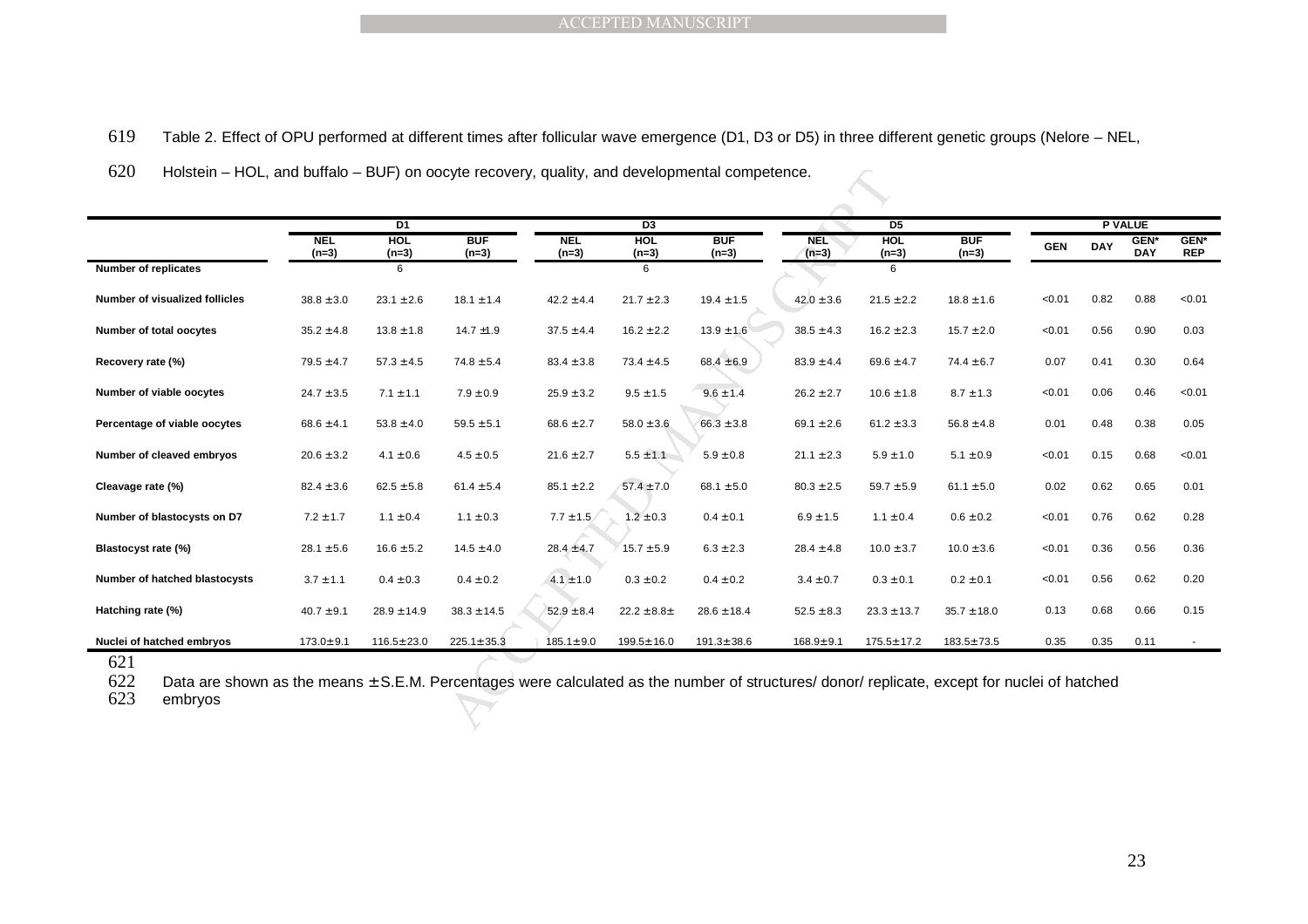

624